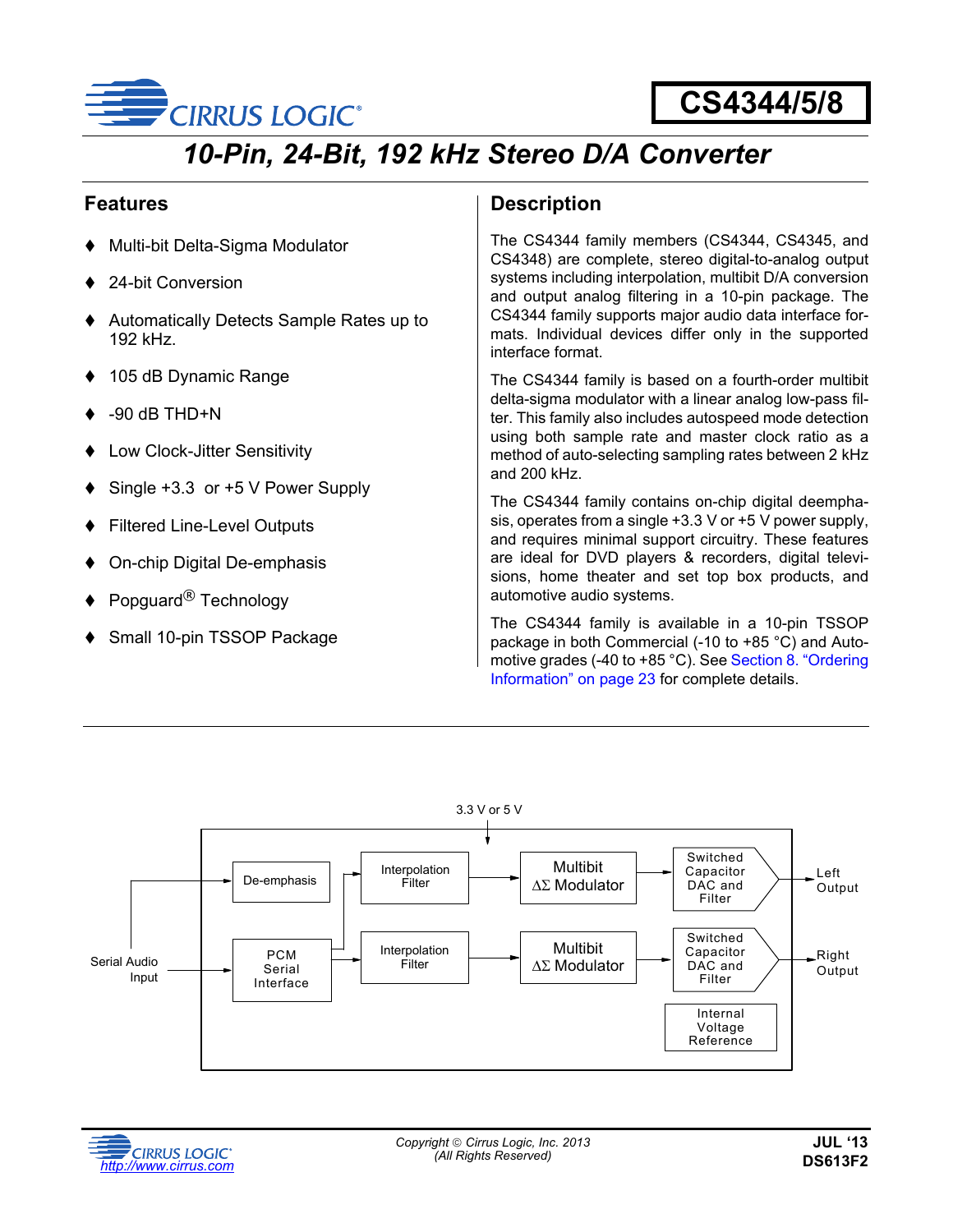## **TABLE OF CONTENTS**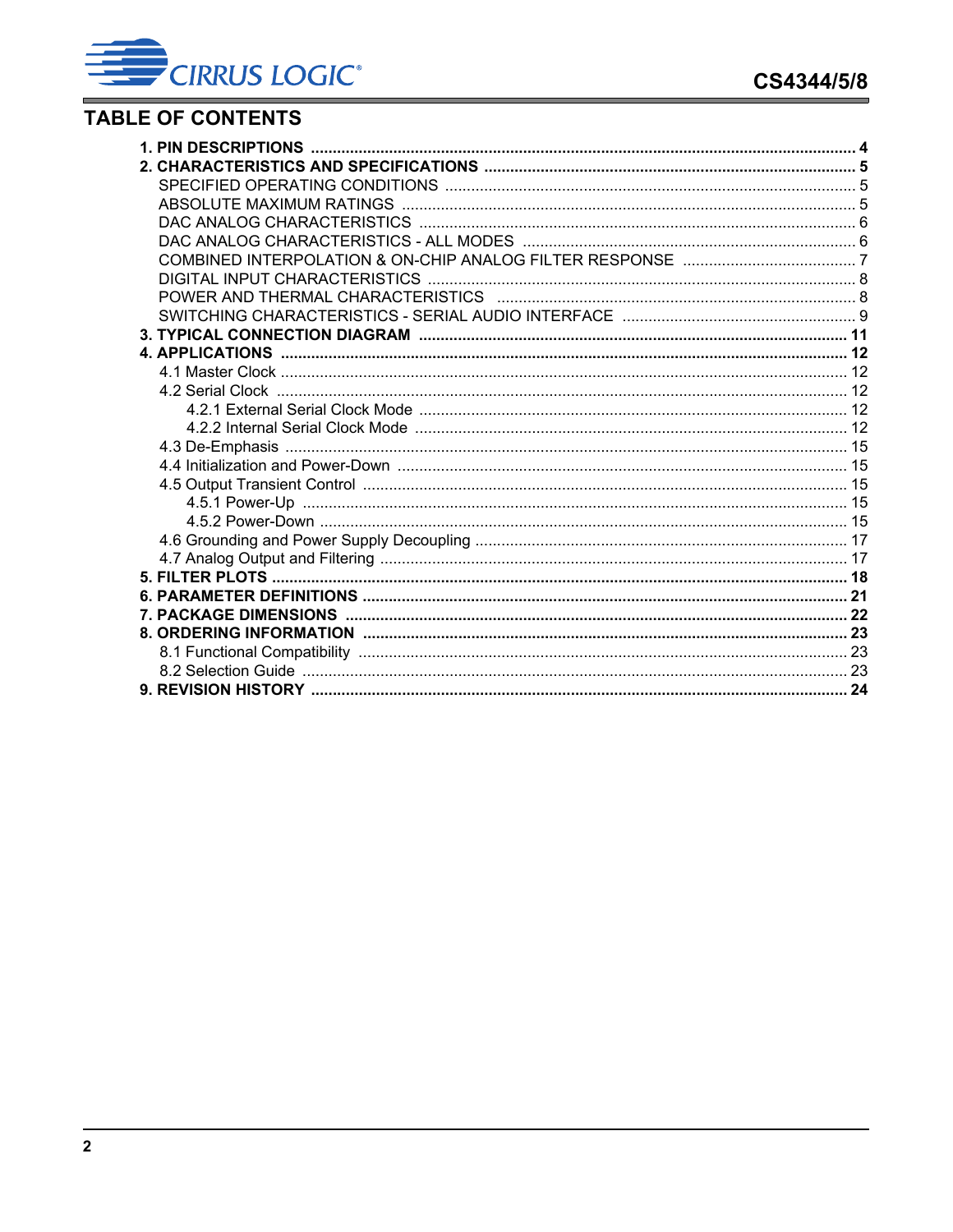CIRRUS LOGIC®

## **LIST OF FIGURES**

| Figure 11.CS4344/5/8 Initialization and Power-down Sequence 16 |  |
|----------------------------------------------------------------|--|
|                                                                |  |
|                                                                |  |
|                                                                |  |
|                                                                |  |
|                                                                |  |
|                                                                |  |
|                                                                |  |
|                                                                |  |
|                                                                |  |
|                                                                |  |
|                                                                |  |
|                                                                |  |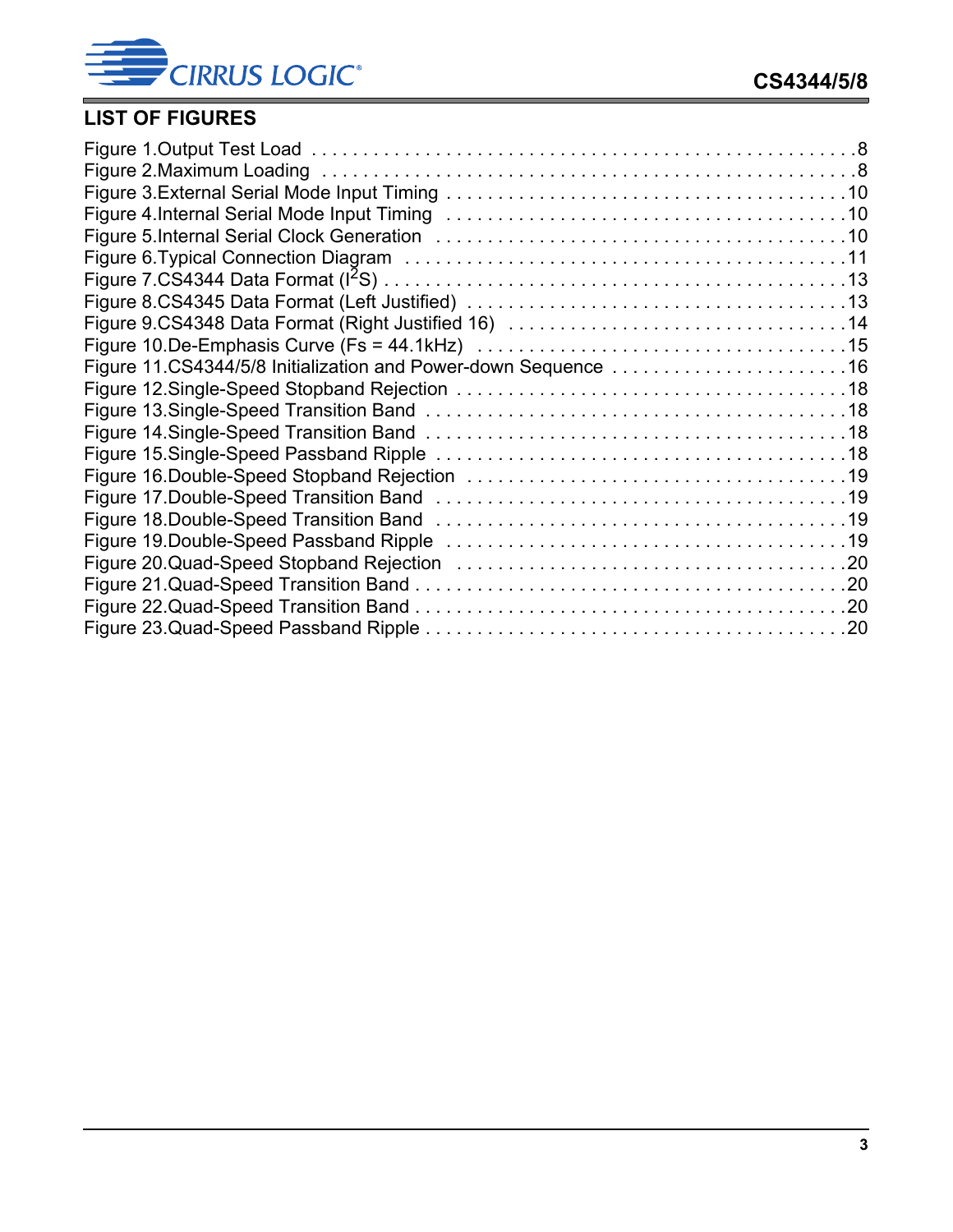

## <span id="page-3-0"></span>**1. PIN DESCRIPTIONS**



| <b>Pin Name</b> | #  | <b>Pin Description</b>                                                                                                                               |
|-----------------|----|------------------------------------------------------------------------------------------------------------------------------------------------------|
| <b>SDIN</b>     | 1  | Serial Audio Data Input (Input) - Input for two's complement serial audio data.                                                                      |
| <b>DEM/SCLK</b> | 2  | De-Emphasis/External Serial Clock Input (Input) - used for deemphasis filter control or external serial<br>clock input.                              |
| <b>LRCK</b>     | 3  | Left Right Clock (Input) - Determines which channel, Left or Right, is currently active on the serial audio<br>data line.                            |
| <b>MCLK</b>     | 4  | <b>Master Clock</b> ( <i>lnput</i> ) - Clock source for the delta-sigma modulator and digital filters.                                               |
| VQ              | 5  | <b>Quiescent Voltage</b> (Output) - Filter connection for internal quiescent voltage.                                                                |
| FILT+           | 6  | <b>Positive Voltage Reference (Output) - Positive reference voltage for the internal sampling</b><br>circuits.                                       |
| <b>AOUTL</b>    | 7  | <b>Left Channel Analog Output</b> (Output) - The full scale analog output level is specified in the Analog Char-<br>acteristics specification table. |
| <b>GND</b>      | 8  | <b>Ground</b> ( <i>lnput</i> ) - ground reference.                                                                                                   |
| VA.             | 9  | <b>Analog Power</b> ( <i>lnput</i> ) - Positive power for the analog and digital sections.                                                           |
| <b>AOUTR</b>    | 10 | <b>Right Channel Analog Output</b> (Output) - The full scale analog output level is specified in the Analog<br>Characteristics specification table.  |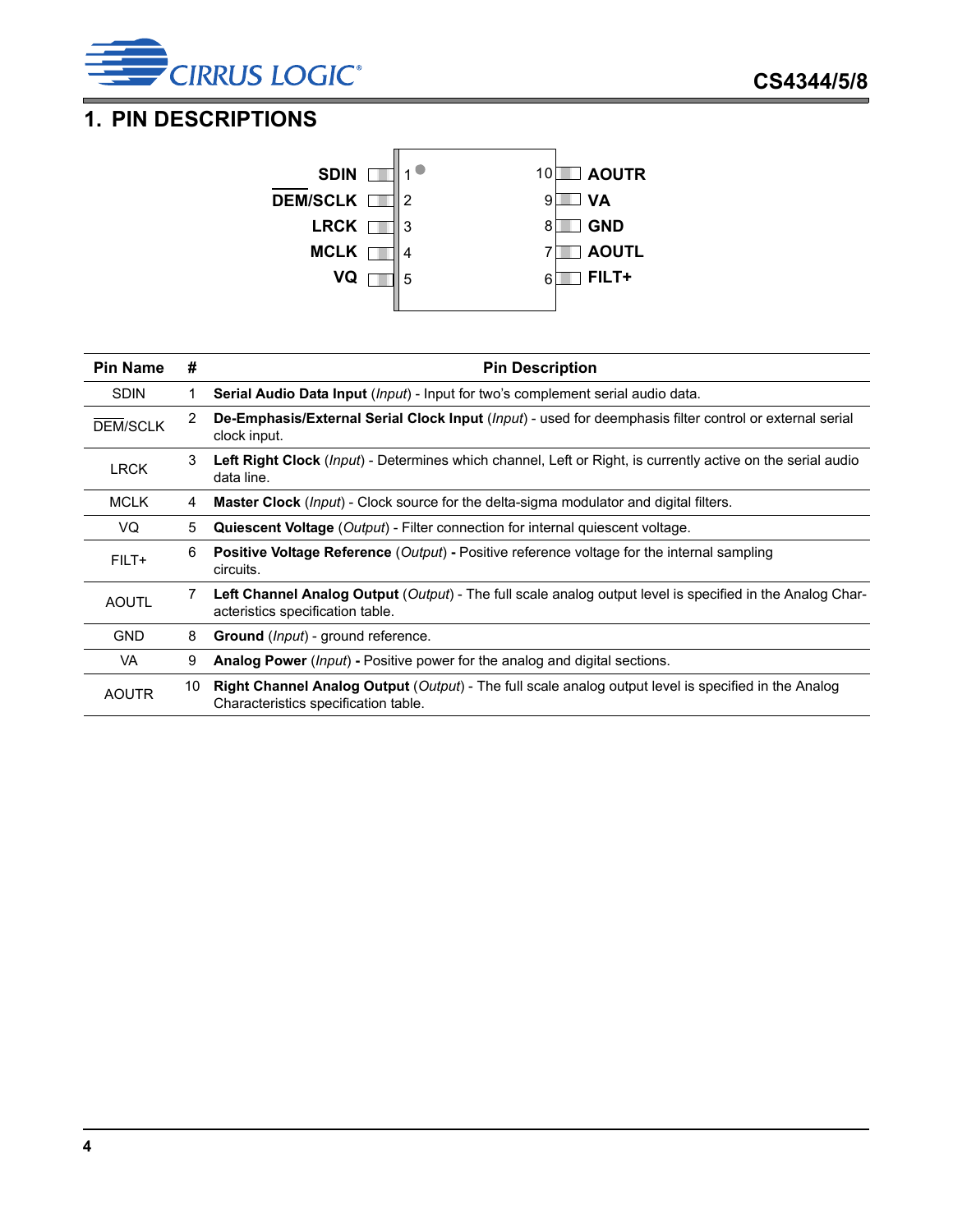

## <span id="page-4-0"></span>**2. CHARACTERISTICS AND SPECIFICATIONS**

(All Min/Max characteristics and specifications are guaranteed over the [Specified Operating Conditions.](#page-4-1) Typical performance characteristics and specifications are derived from measurements taken at nominal supply voltage and  $T_A = 25^{\circ}C$ .)

## <span id="page-4-1"></span>**SPECIFIED OPERATING CONDITIONS**

(AGND = 0 V; all voltages with respect to ground.)

| <b>Parameters</b>                   | <b>Symbol</b> | Min   | <b>Nom</b>               | <b>Max</b> | <b>Units</b> |
|-------------------------------------|---------------|-------|--------------------------|------------|--------------|
| DC Power Supply                     | VA            | 4.75  | 5.0                      | 5.25       |              |
|                                     |               | 3.00  | 3.3                      | 3.47       |              |
| -CZZ<br>Specified Temperature Range | ۱A            | -10   | $\overline{\phantom{0}}$ | +70        | $\sim$<br>◡  |
| -DZZ                                |               | $-40$ | -                        | +85        | °C           |

## <span id="page-4-2"></span>**ABSOLUTE MAXIMUM RATINGS**

(AGND = 0 V; all voltages with respect to ground.)

| <b>Parameters</b>                             | Symbol           | Min    | Max        | Units |
|-----------------------------------------------|------------------|--------|------------|-------|
| <b>DC Power Supply</b>                        | VA               | $-0.3$ | 6.0        |       |
| Input Current, Any Pin Except Supplies        | lin.             |        | ±10        | mA    |
| Digital Input Voltage                         | V <sub>IND</sub> | $-0.3$ | $VA + 0.4$ |       |
| Ambient Operating Temperature (power applied) | l op             | -55    | 125        | °C    |
| Storage Temperature                           | 'sta             | -65    | 150        | °C    |

WARNING: Operation at or beyond these limits may result in permanent damage to the device. Normal operation is not guaranteed at these extremes.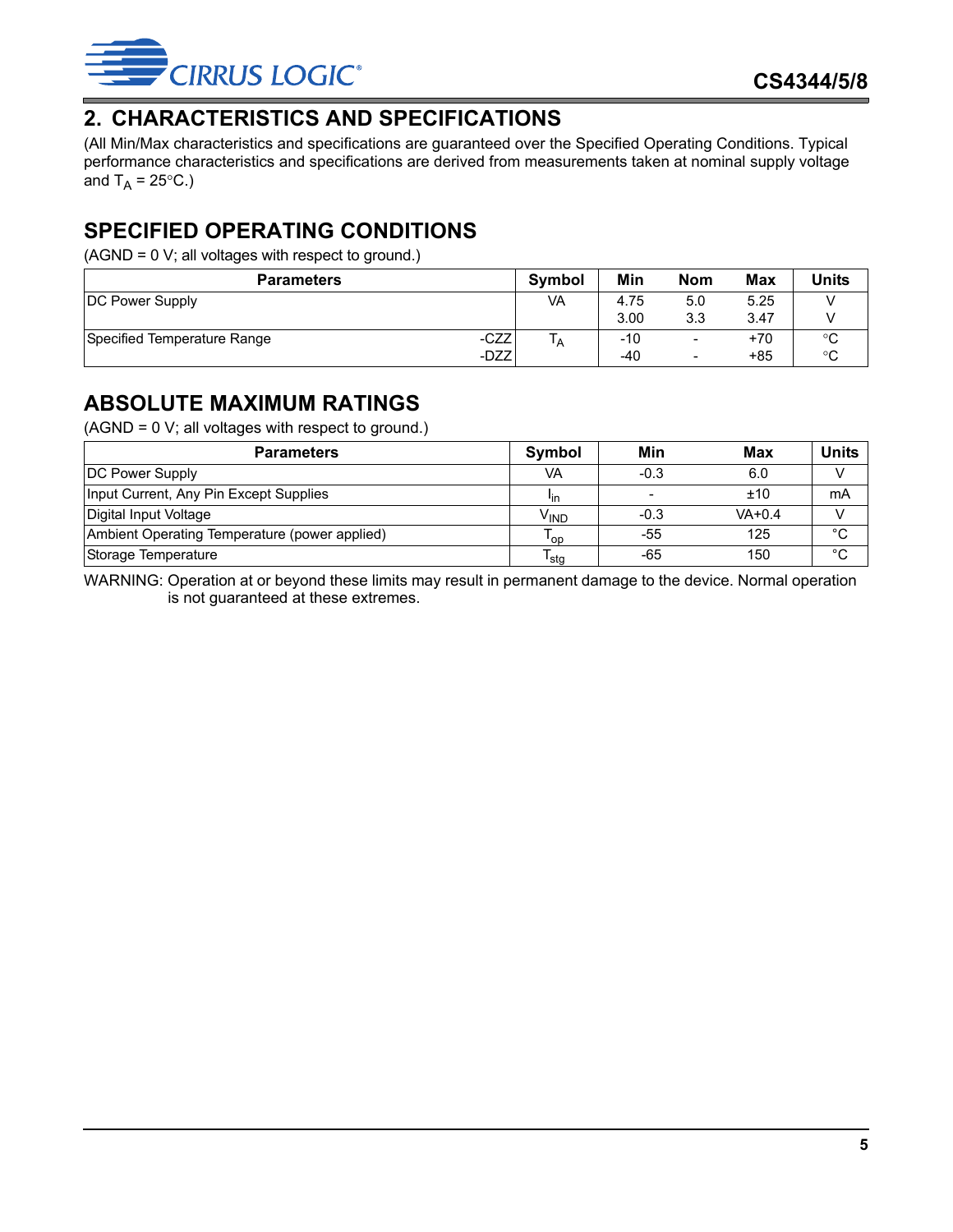## <span id="page-5-0"></span>**DAC ANALOG CHARACTERISTICS**

(Full-Scale Output Sine Wave, 997 Hz [\(Note 1\),](#page-5-2) Fs = 48/96/192 kHz; Test load  $R_L$  = 3 k $\Omega$ ,  $C_L$  = 10 pF ([Figure 1\)](#page-7-2). Measurement Bandwidth 10 Hz to 20 kHz, unless otherwise specified.)

|                                                      |                  |            | 5 V Nom |       |                          |                          | 3.3 V Nom |       |             |  |
|------------------------------------------------------|------------------|------------|---------|-------|--------------------------|--------------------------|-----------|-------|-------------|--|
|                                                      | <b>Parameter</b> |            |         |       | <b>Max</b>               | Min                      | Typ       | Max   | <b>Unit</b> |  |
| Dynamic Performance for CS4344/5/8-CZZ (-10 to 70°C) |                  |            |         |       |                          |                          |           |       |             |  |
| Dynamic Range                                        | 18 to 24-Bit     | A-weighted | 99      | 105   | -                        | 97                       | 103       | Ξ.    | dB          |  |
|                                                      |                  | unweighted | 96      | 102   |                          | 94                       | 100       |       | dB          |  |
|                                                      | 16-Bit           | A-weighted | 90      | 96    | -                        | 90                       | 96        | Ξ.    | dB          |  |
|                                                      |                  | unweighted | 87      | 93    |                          | 87                       | 93        |       | dB          |  |
| Total Harmonic Distortion + Noise                    |                  |            |         |       |                          |                          |           |       |             |  |
|                                                      | 18 to 24-Bit     | $0$ dB     |         | $-90$ | $-85$                    | -                        | -90       | $-85$ | dB          |  |
|                                                      |                  | $-20$ dB   |         | $-82$ | $-76$                    |                          | -80       | $-74$ | dB          |  |
|                                                      |                  | $-60$ dB   |         | $-42$ | $-36$                    | $\overline{\phantom{0}}$ | -40       | $-34$ | dB          |  |
|                                                      | 16-Bit           | 0 dB       |         | $-90$ | $-84$                    | $\qquad \qquad -$        | -90       | $-84$ | dB          |  |
|                                                      |                  | $-20 dB$   |         | $-73$ | $-67$                    | $\overline{\phantom{0}}$ | -73       | $-67$ | dB          |  |
|                                                      |                  | $-60$ dB   |         | $-33$ | $-27$                    |                          | $-33$     | $-27$ | dB          |  |
| Dynamic Performance for CS4344/5-DZZ (-40 to 85°C)   |                  |            |         |       |                          |                          |           |       |             |  |
| Dynamic Range                                        | 18 to 24-Bit     | A-weighted | 95      | 105   |                          | 93                       | 103       |       | dB          |  |
|                                                      |                  | unweighted | 92      | 102   |                          | 90                       | 100       |       | dB          |  |
|                                                      | 16-Bit           | A-weighted | 86      | 96    |                          | 86                       | 96        |       | dB          |  |
|                                                      |                  | unweighted | 83      | 93    | $\overline{\phantom{0}}$ | 83                       | 93        |       | dB          |  |
| Total Harmonic Distortion + Noise                    |                  |            |         |       |                          |                          |           |       |             |  |
|                                                      | 18 to 24-Bit     | 0 dB       |         | $-90$ | $-82$                    | -                        | -90       | $-82$ | dB          |  |
|                                                      |                  | $-20 dB$   | -       | $-82$ | $-72$                    | $\qquad \qquad -$        | $-80$     | $-70$ | dB          |  |
|                                                      |                  | $-60$ dB   |         | $-42$ | $-32$                    | $\qquad \qquad -$        | -40       | $-30$ | dB          |  |
|                                                      | 16-Bit           | 0 dB       |         | $-90$ | $-82$                    | $\overline{\phantom{a}}$ | $-90$     | $-82$ | dB          |  |
|                                                      |                  | $-20 dB$   |         | $-73$ | $-63$                    | $\overline{\phantom{0}}$ | -73       | -63   | dB          |  |
|                                                      |                  | $-60$ dB   |         | $-33$ | $-23$                    |                          | $-33$     | $-23$ | dB          |  |

<span id="page-5-2"></span>**Notes:**

1. One LSB of triangular PDF dither added to data.

## <span id="page-5-1"></span>**DAC ANALOG CHARACTERISTICS - ALL MODES**

| <b>Parameter</b>                                | Symbol            | Min             | <b>Typ</b>     | <b>Max</b>      | Unit       |
|-------------------------------------------------|-------------------|-----------------|----------------|-----------------|------------|
| Interchannel Isolation<br>(1 kHz)               |                   |                 | 100            |                 | dB         |
| <b>DC Accuracy</b>                              |                   |                 |                |                 |            |
| Interchannel Gain Mismatch                      |                   |                 | 0.1            | 0.25            | dB         |
| Gain Drift                                      |                   |                 | 100            |                 | ppm/°C     |
| <b>Analog Output</b>                            |                   |                 |                |                 |            |
| Full Scale Output Voltage                       |                   | $0.60 \cdot VA$ | $0.65\cdot VA$ | $0.70 \cdot VA$ | Vpp        |
| Quiescent Voltage                               | $V_Q$             |                 | $0.5\cdot VA$  |                 | <b>VDC</b> |
| Max DC Current draw from an AOUT pin            | <b>I</b> OUTmax   |                 | 10             |                 | μA         |
| Max Current draw from VQ                        | <sup>I</sup> Qmax |                 | 100            |                 | μA         |
| Max AC-Load Resistance (see Figure 2 on page 8) | $R_{I}$           |                 | 3              |                 | kΩ         |
| Max Load Capacitance (see Figure 2 on page 8)   | $C_{L}$           |                 | 100            |                 | pF         |
| Output Impedance                                | $Z_{\text{OUT}}$  |                 | 100            |                 | Ω          |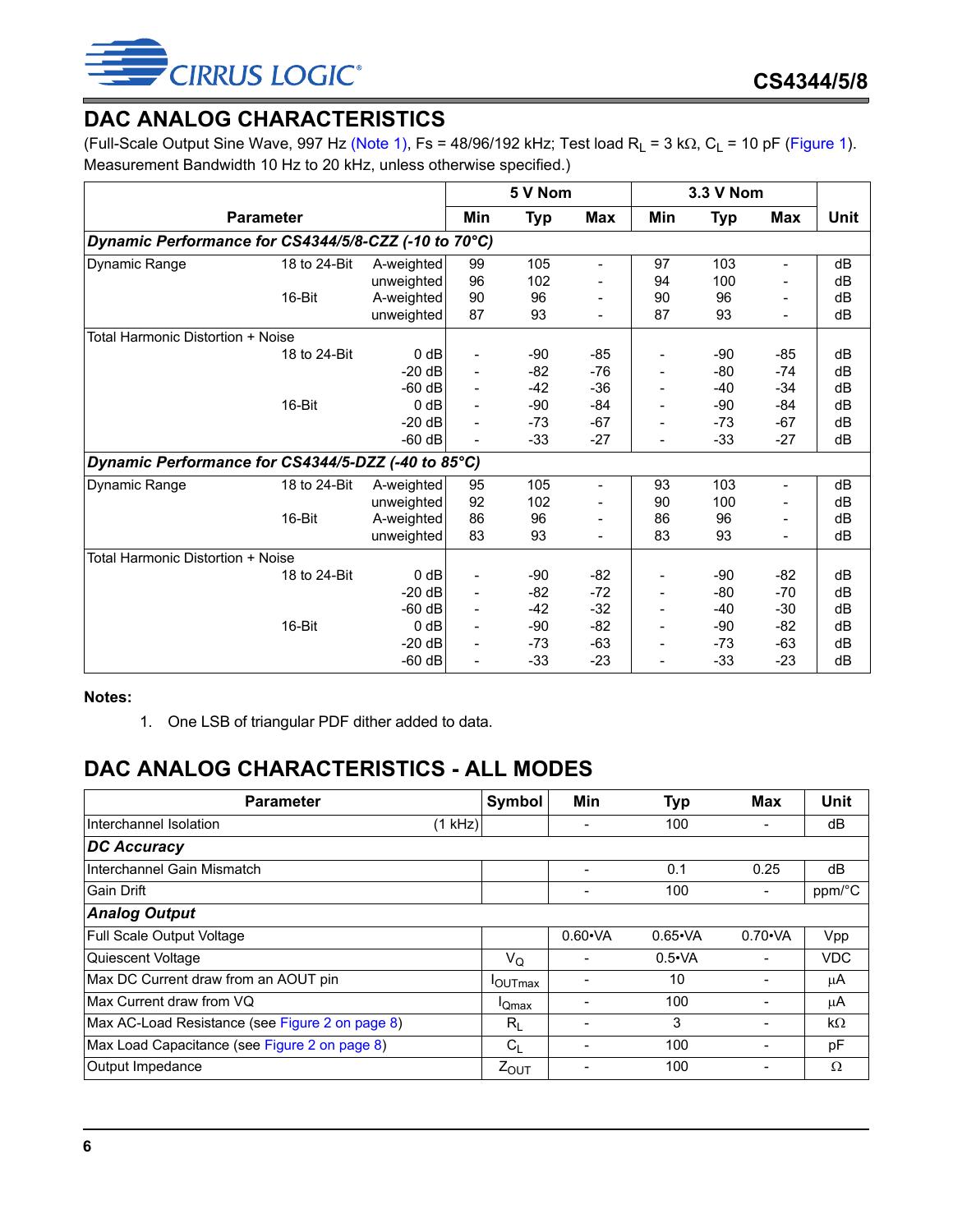

### <span id="page-6-0"></span>**COMBINED INTERPOLATION & ON-CHIP ANALOG FILTER RESPONSE**

(The filter characteristics have been normalized to the sample rate (Fs) and can be referenced to the desired sample rate by multiplying the given characteristic by Fs.) See [\(Note 6\)](#page-6-4)

| <b>Parameter</b>                                                             | Symbol              | Min | <b>Typ</b>               | <b>Max</b>               | <b>Unit</b>    |           |
|------------------------------------------------------------------------------|---------------------|-----|--------------------------|--------------------------|----------------|-----------|
| <b>Combined Digital and On-chip Analog Filter Response-Single-Speed Mode</b> |                     |     |                          |                          |                |           |
|                                                                              |                     |     |                          |                          |                |           |
| Passband (Note 2)                                                            | to -0.1 dB corner   |     | $\mathbf{0}$             | $\equiv$                 | .35            | <b>Fs</b> |
|                                                                              | to -3 dB corner     |     | $\Omega$                 |                          | .4992          | <b>Fs</b> |
| Frequency Response 10 Hz to 20 kHz                                           |                     |     | $-.175$                  | $\blacksquare$           | $+.01$         | dB        |
| StopBand                                                                     |                     |     | .5465                    | $\blacksquare$           | $\blacksquare$ | <b>Fs</b> |
| <b>StopBand Attenuation</b>                                                  | (Note 3)            |     | 50                       |                          | $\blacksquare$ | dB        |
| <b>Group Delay</b>                                                           |                     | tgd | $\overline{\phantom{0}}$ | 10/Fs                    | $\sim$         | s         |
| De-emphasis Error (Note 5)                                                   | $Fs = 32 kHz$       |     | $\overline{a}$           |                          | $+1.5/+0$      | dB        |
|                                                                              | $Fs = 44.1 kHz$     |     |                          |                          | $+.05/-.25$    | dB        |
|                                                                              | $Fs = 48 kHz$       |     |                          |                          | $-.2/-.4$      | dB        |
| <b>Combined Digital and On-chip Analog Filter Response-Double-Speed Mode</b> |                     |     |                          |                          |                |           |
| Passband (Note 2)                                                            | to $+0.1$ dB corner |     | $\mathbf{0}$             | $\blacksquare$           | .22            | <b>Fs</b> |
|                                                                              | to -3 dB corner     |     | 0                        |                          | .501           | <b>Fs</b> |
| Frequency Response 10 Hz to 20 kHz                                           |                     |     | $-.15$                   | $\overline{a}$           | $+.15$         | dB        |
| StopBand                                                                     |                     |     | .5770                    | $\overline{\phantom{a}}$ | $\blacksquare$ | <b>Fs</b> |
| <b>StopBand Attenuation</b>                                                  | (Note 3)            |     | 55                       |                          | $\blacksquare$ | dB        |
| Group Delay                                                                  |                     | tgd |                          | 5/Fs                     | $\blacksquare$ | s         |
| <b>Combined Digital and On-chip Analog Filter Response-Quad-Speed Mode</b>   |                     |     |                          |                          |                |           |
| Passband (Note 2)                                                            | to -0.1 dB corner   |     | $\mathbf{0}$             | $\sim$                   | 0.110          | <b>Fs</b> |
|                                                                              | to -3 dB corner     |     | $\Omega$                 |                          | 0.469          | <b>Fs</b> |
| Frequency Response 10 Hz to 20 kHz                                           |                     |     | $-.12$                   | $\overline{a}$           | $+0$           | dB        |
| StopBand                                                                     |                     |     | 0.7                      | $\blacksquare$           | $\blacksquare$ | <b>Fs</b> |
| <b>StopBand Attenuation</b>                                                  | (Note 3)            |     | 51                       |                          | $\blacksquare$ | dB        |
| Group Delay                                                                  |                     | tgd |                          | 2.5/Fs                   | $\blacksquare$ | s         |

<span id="page-6-2"></span><span id="page-6-1"></span>**Notes:**

- 2. Response is clock dependent and will scale with Fs.
- 3. For Single-Speed Mode, the Measurement Bandwidth is 0.5465 Fs to 3 Fs. For Double-Speed Mode, the Measurement Bandwidth is 0.577 Fs to 1.4 Fs. For Quad-Speed Mode, the Measurement Bandwidth is 0.7 Fs to 1 Fs.
- 4. Refer to [Figure 2.](#page-7-3)
- <span id="page-6-3"></span>5. De-emphasis is available only in Single-Speed Mode.
- <span id="page-6-4"></span>6. Amplitude vs. Frequency plots of this data are available in ["Filter Plots" on page 18.](#page-17-0)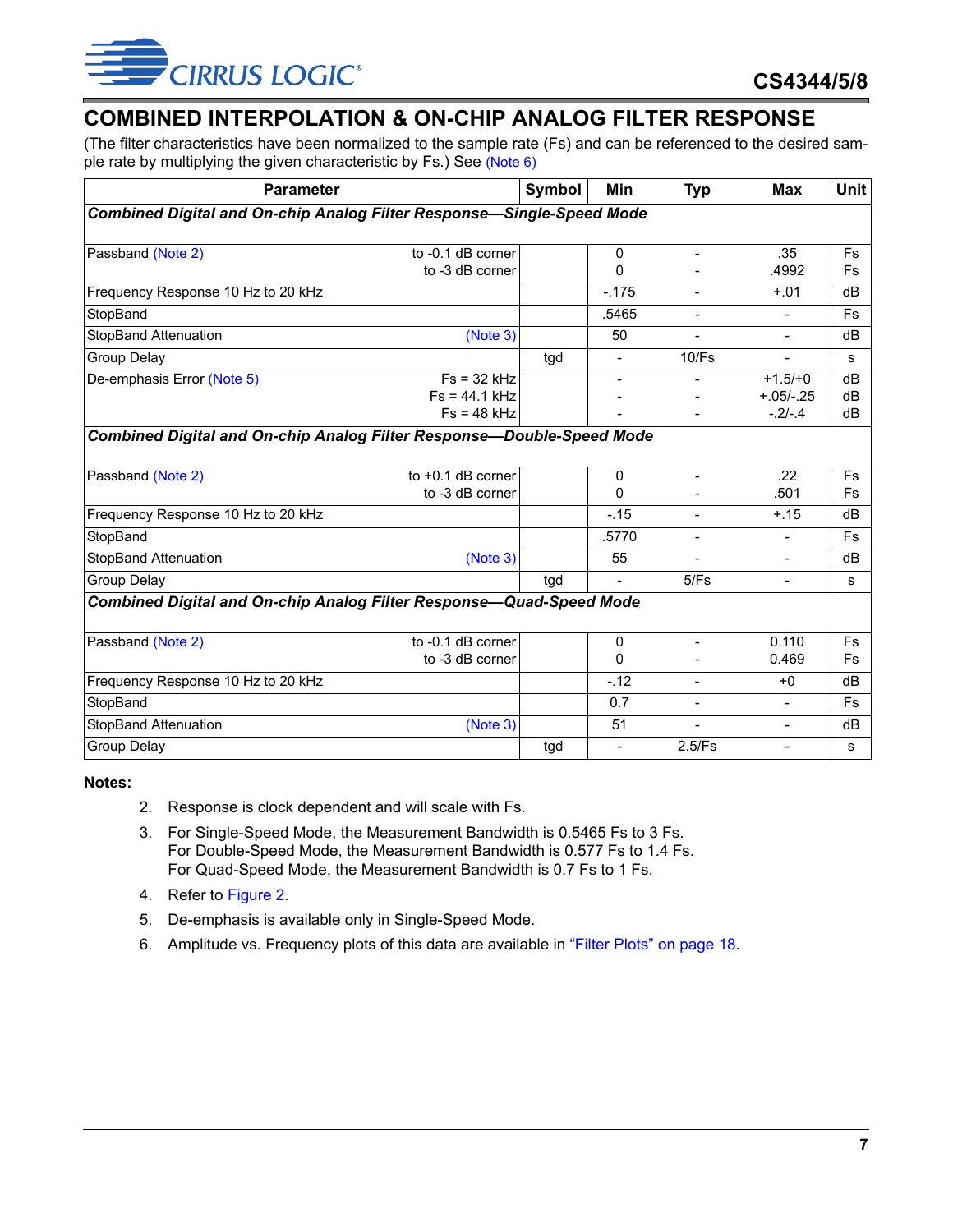

### <span id="page-7-0"></span>**DIGITAL INPUT CHARACTERISTICS**

| <b>Parameters</b>                     | Symbol                 | Min | Tvo                      | Max                      | Units |
|---------------------------------------|------------------------|-----|--------------------------|--------------------------|-------|
| (% of VA)<br>High-Level Input Voltage | $V_{\text{IH}}$        | 60% | -                        | $\overline{\phantom{0}}$ |       |
| (% of VA)<br>Low-Level Input Voltage  | $V_{IL}$               |     | -                        | 30%                      |       |
| Input Leakage Current<br>(Note 7)     | <b>I</b> <sub>in</sub> |     | $\overline{\phantom{a}}$ | ±10                      | цA    |
| Input Capacitance                     |                        |     |                          | $\overline{\phantom{0}}$ | b۲    |

7.  $I_{in}$  for LRCK is  $\pm 20$  µA max.

## <span id="page-7-5"></span><span id="page-7-1"></span>**POWER AND THERMAL CHARACTERISTICS**

|                                       |                           | 5 V Nom     |     |            | 3.3 V Nom                |                          |      |                          |              |
|---------------------------------------|---------------------------|-------------|-----|------------|--------------------------|--------------------------|------|--------------------------|--------------|
| Symbol<br><b>Parameters</b>           |                           |             | Min | <b>Typ</b> | <b>Max</b>               | Min                      | Typ  | Max                      | <b>Units</b> |
| <b>Power Supplies</b>                 |                           |             |     |            |                          |                          |      |                          |              |
| Power Supply Current                  | normal operation          | Iд          |     | 22         | 30                       |                          | 16   | 21                       | mA           |
| (Note 8)                              | power-down state (Note 9) | Iд          |     | 220        | $\overline{\phantom{0}}$ | -                        | 100  | ۰                        | μA           |
| Power Dissipation                     | normal operation          |             |     | 110        | 150                      | $\overline{\phantom{0}}$ | 53   | 69                       | mW           |
|                                       | power-down state(Note 9)  |             |     | 1.1        | ۰                        | $\overline{\phantom{a}}$ | 0.33 | $\overline{\phantom{a}}$ | mW           |
| Package Thermal Resistance            |                           |             |     | 95         |                          |                          | 95   | ۰                        | °C/Watt      |
| Power Supply Rejection Ratio (Note 8) | (1 kHz)                   | <b>PSRR</b> | ۰   | 50         | $\overline{\phantom{a}}$ | $\overline{\phantom{0}}$ | 50   | Ξ.                       | dB           |
|                                       | (60 Hz)                   |             |     | 40         | $\overline{\phantom{0}}$ |                          | 40   | $\overline{\phantom{a}}$ | dB           |

<span id="page-7-6"></span>8. Current consumption increases with increasing FS and increasing MCLK. Typ and Max values are based on highest FS and highest MCLK. Variance between speed modes is small.

- <span id="page-7-4"></span>9. Power down mode is defined when all clock and data lines are held static.
- 10. Valid with the recommended capacitor values on VQ and FILT+ as shown in the typical connection diagram in [Section 3](#page-10-0).





<span id="page-7-3"></span><span id="page-7-2"></span>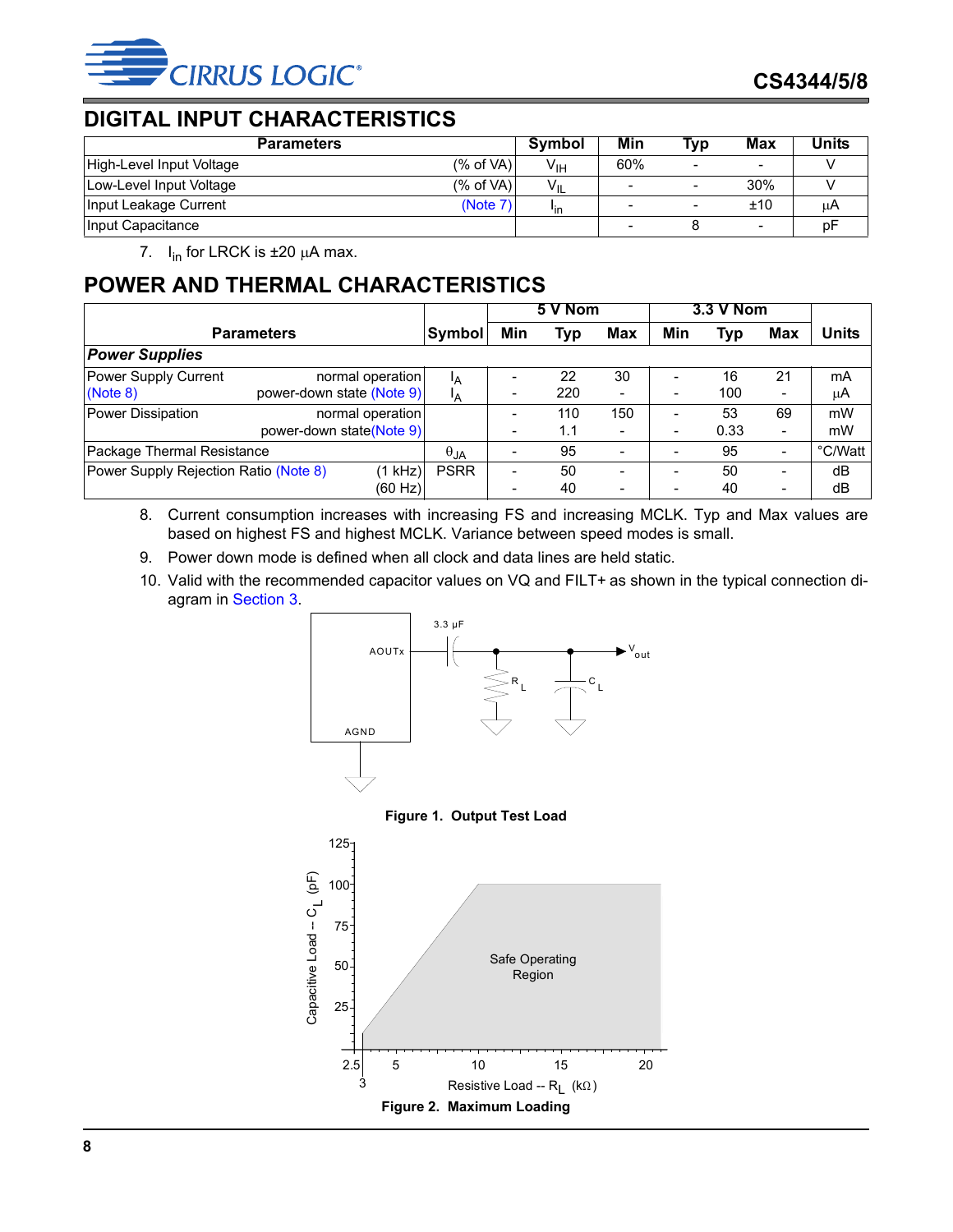

### <span id="page-8-0"></span>**SWITCHING CHARACTERISTICS - SERIAL AUDIO INTERFACE**

|                                      | <b>Parameters</b>                              | Symbol                     | Min                         | <b>Typ</b>       | Max                      | <b>Units</b>  |
|--------------------------------------|------------------------------------------------|----------------------------|-----------------------------|------------------|--------------------------|---------------|
| <b>MCLK Frequency</b>                |                                                |                            | 0.512                       |                  | 50                       | <b>MHz</b>    |
| <b>MCLK Duty Cycle</b>               |                                                |                            | 45                          |                  | 55                       | $\frac{0}{0}$ |
| Input Sample Rate                    | All MCLK/LRCK ratios combined                  | <b>Fs</b>                  | $\overline{2}$              |                  | 200                      | kHz           |
| (Note 11)                            | 256x, 384x, 1024x                              |                            | $\overline{2}$              |                  | 50                       | kHz           |
|                                      | 256x, 384x                                     |                            | 84                          |                  | 134                      | kHz           |
|                                      | 512x, 768x                                     |                            | 42                          |                  | 67                       | kHz           |
|                                      | 1152x                                          |                            | 30                          |                  | 34                       | kHz           |
|                                      | 128x, 192x                                     |                            | 50                          |                  | 100                      | kHz           |
|                                      | 64x, 96x                                       |                            | 100                         |                  | 200                      | kHz           |
|                                      | 128x, 192x                                     |                            | 168                         |                  | 200                      | kHz           |
| <b>External SCLK Mode</b>            |                                                |                            |                             |                  |                          |               |
| LRCK Duty Cycle (External SCLK only) |                                                |                            | 45                          | 50               | 55                       | $\%$          |
| <b>SCLK Pulse Width Low</b>          |                                                | $\mathfrak{t}_{\sf sclkl}$ | 20                          |                  | $\overline{\phantom{a}}$ | ns            |
| <b>SCLK Pulse Width High</b>         |                                                | $t_{\sf sclkh}$            | 20                          |                  | $\overline{\phantom{a}}$ | ns            |
| <b>SCLK Duty Cycle</b>               |                                                |                            | 45                          | 50               | 55                       | $\%$          |
| SCLK rising to LRCK edge delay       |                                                | $t_{\sf s}$                | 20                          |                  |                          | ns            |
| SCLK rising to LRCK edge setup time  |                                                | $t_{slrs}$                 | 20                          |                  | $\overline{\phantom{a}}$ | ns            |
| SDIN valid to SCLK rising setup time |                                                | t <sub>sdirs</sub>         | 20                          |                  | $\blacksquare$           | ns            |
| SCLK rising to SDIN hold time        |                                                | $t_{\text{sdh}}$           | 20                          |                  | $\blacksquare$           | ns            |
| <b>Internal SCLK Mode</b>            |                                                |                            |                             |                  |                          |               |
| LRCK Duty Cycle (Internal SCLK only) | (Note 12)                                      |                            | $\overline{\phantom{a}}$    | 50               | $\blacksquare$           | %             |
| <b>SCLK Period</b>                   | (Note 13)                                      | $t_{\rm sclkw}$            | $\frac{10^9}{SCLK}$         |                  |                          | ns            |
| SCLK rising to LRCK edge             |                                                | t <sub>sclkr</sub>         |                             | $rac{tsclkw}{2}$ |                          | ns            |
| SDIN valid to SCLK rising setup time |                                                | t <sub>sdirs</sub>         | $\frac{10^9}{(512)Fs}$ + 10 |                  |                          | ns            |
| SCLK rising to SDIN hold time        | MCLK / LRCK = 1152, 1024, 512, 256, 128, or 64 | $t_{\sf sdh}$              | $\frac{10^9}{(512)Fs}$ + 15 |                  |                          | ns            |
| SCLK rising to SDIN hold time        | MCLK / LRCK = 768, 384, 192, or 96             | t <sub>sdh</sub>           | $\frac{10^9}{(384)Fs}$ + 15 |                  |                          | ns            |

<span id="page-8-3"></span>11. Not all sample rates are supported for all clock ratios. See [Table 1, "Common Clock Frequencies," on](#page-11-5) [page 12](#page-11-5) for supported ratio's and frequencies.

- <span id="page-8-1"></span>12. In Internal SCLK Mode, the Duty Cycle must be 50% +/- 1/2 MCLK Period.
- <span id="page-8-2"></span>13. The SCLK / LRCK ratio may be either 32, 48, 64, or 72. This ratio depends on part type and MC-LK/LRCK ratio. (See [Figures 7](#page-12-0)[-9\)](#page-13-0)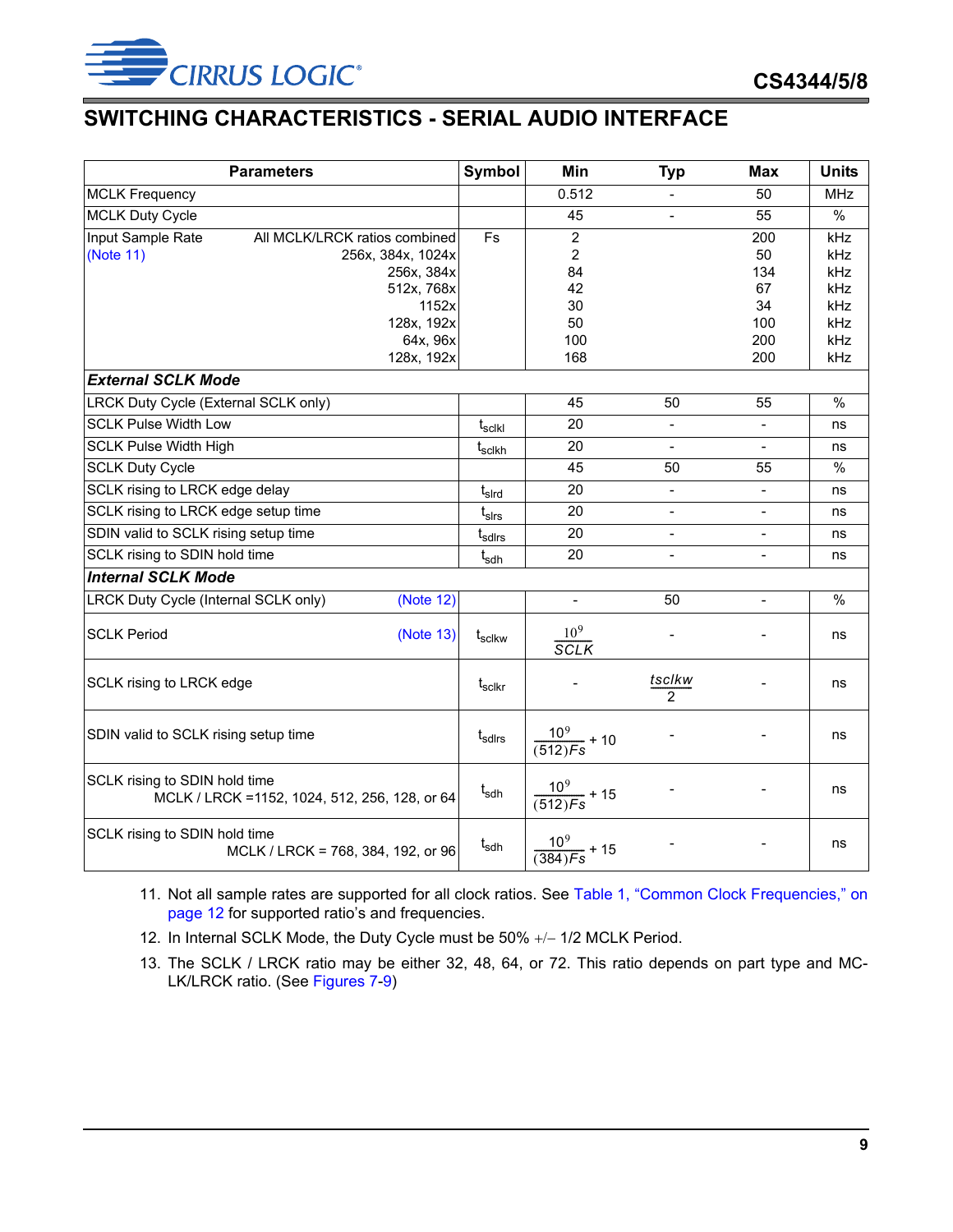



**Figure 3. External Serial Mode Input Timing**

<span id="page-9-0"></span>

The SCLK pulses shown are internal to the CS4344/5/8.

**Figure 4. Internal Serial Mode Input Timing**

<span id="page-9-1"></span>

<span id="page-9-2"></span>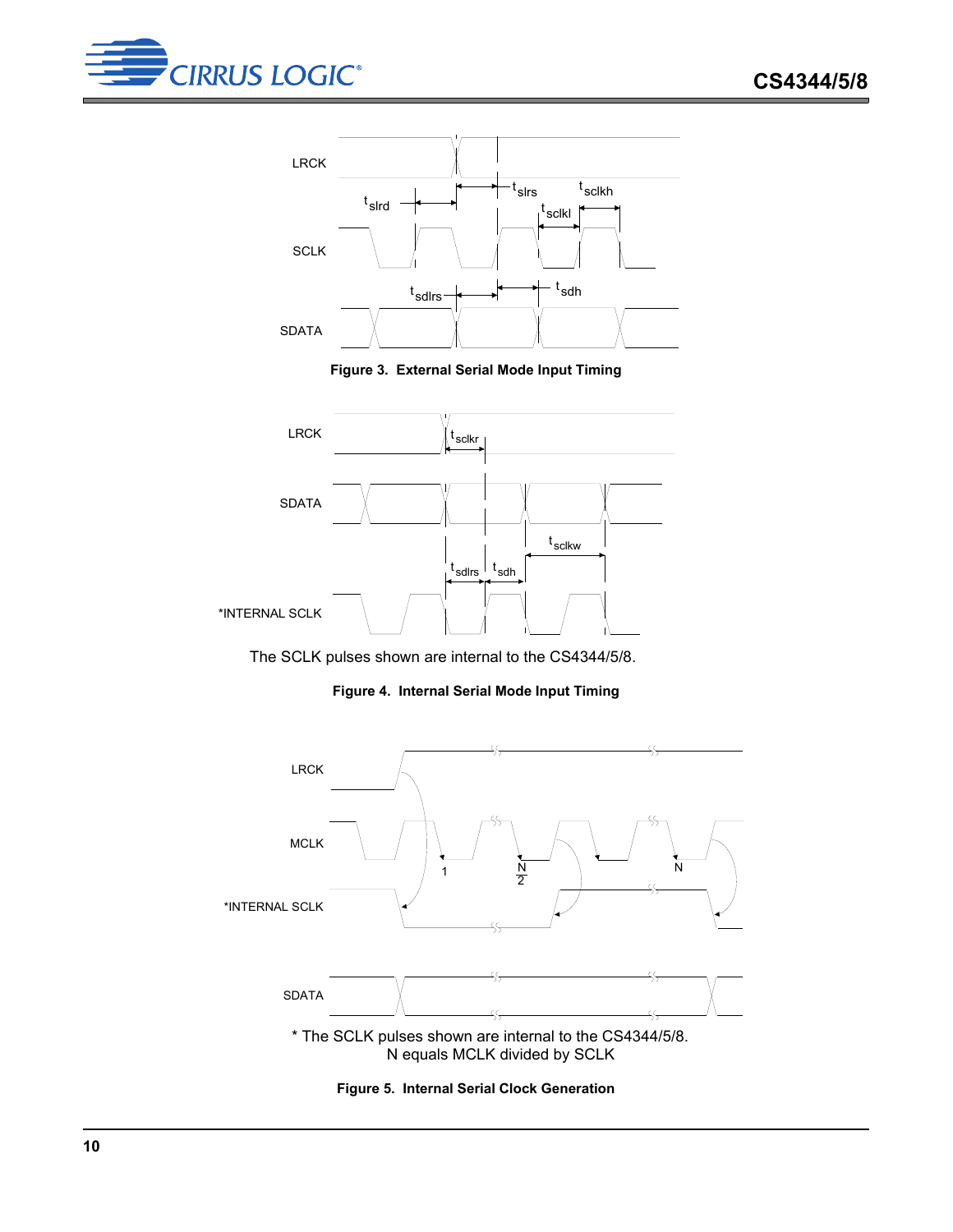

### <span id="page-10-0"></span>**3. TYPICAL CONNECTION DIAGRAM**

Note\* = This circuitry is intended for applications where the CS4344/5/8 connects directly to an unbalanced output of the design. For internal routing applications please see the DAC analog output characteristics for loading limitations.



<span id="page-10-1"></span>**Figure 6. Typical Connection Diagram**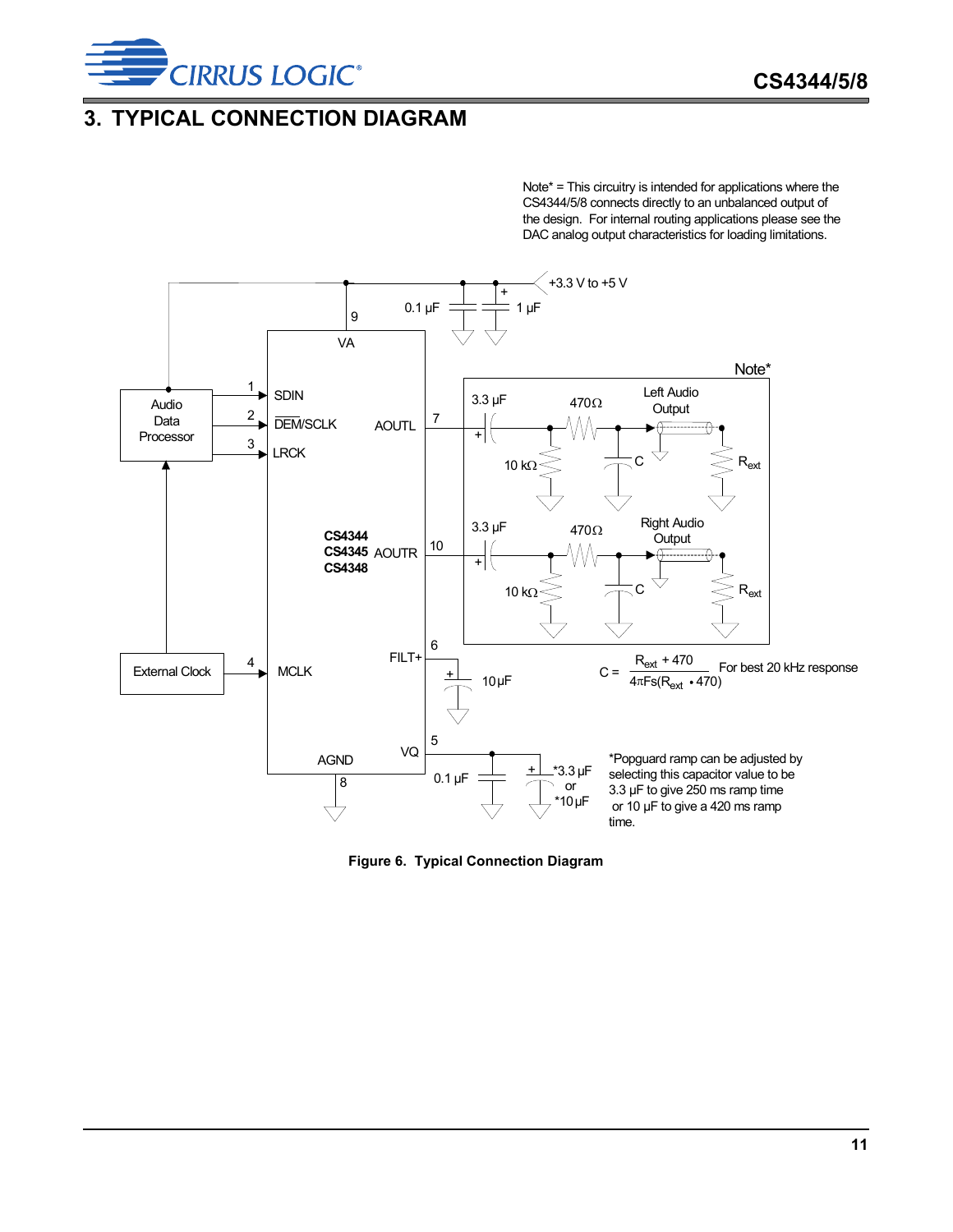

### <span id="page-11-0"></span>**4. APPLICATIONS**

The CS4344 family accepts data at standard audio sample rates including 48, 44.1 and 32 kHz in SSM, 96, 88.2 and 64 kHz in DSM, and 192, 176.4 and 128 kHz in QSM. Audio data is input via the serial data input pin (SDIN). The Left/Right Clock (LRCK) determines which channel is currently being input on SDIN, and the optional Serial Clock (SCLK) clocks audio data into the input data buffer. The CS4344/5/8 differ in serial data formats as shown in [Figures 7–](#page-12-0)[9.](#page-13-0)

#### <span id="page-11-1"></span>**4.1 Master Clock**

MCLK/LRCK must be an integer ratio, as shown in [Table 1](#page-11-5). The LRCK frequency is equal to Fs, the frequency at which words for each channel are input to the device. The MCLK-to-LRCK frequency ratio and speed mode is detected automatically during the initialization sequence by counting the number of MCLK transitions during a single LRCK period and by detecting the absolute speed of MCLK. Internal dividers are set to generate the proper clocks. [Table 1](#page-11-5) illustrates several standard audio sample rates and the required MCLK and LRCK frequencies. Please note there is no required phase relationship, but MCLK, LRCK and SCLK must be synchronous.

|                      | <b>MCLK (MHz)</b> |                          |         |         |         |            |                          |                          |                          |         |  |
|----------------------|-------------------|--------------------------|---------|---------|---------|------------|--------------------------|--------------------------|--------------------------|---------|--|
| <b>LRCK</b><br>(kHz) | 64x               | 96x                      | 128x    | 192x    | 256x    | 384x       | 512x                     | 768x                     | 1024x                    | 1152x   |  |
| 32                   |                   |                          |         |         | 8.1920  | 12.2880    |                          |                          | 32.7680                  | 36.8640 |  |
| 44.1                 |                   |                          |         |         | 11.2896 | 16.9344    | 22.5792                  | 33.8680                  | 45.1580                  |         |  |
| 48                   |                   |                          |         |         | 12.2880 | 18.4320    | 24.5760                  | 36.8640                  | 49.1520                  |         |  |
| 64                   |                   |                          | 8.1920  | 12.2880 |         |            | 32.7680                  | 49.1520                  |                          |         |  |
| 88.2                 |                   |                          | 11.2896 | 16.9344 | 22.5792 | 33.8680    | $\overline{\phantom{0}}$ | -                        |                          |         |  |
| 96                   |                   | $\overline{\phantom{a}}$ | 12.2880 | 18.4320 | 24.5760 | 36.8640    | $\overline{\phantom{0}}$ | $\overline{\phantom{0}}$ | $\overline{\phantom{0}}$ |         |  |
| 128                  | 8.1920            | 12.2880                  |         |         | 32.7680 | 49.1520    |                          |                          |                          |         |  |
| 176.4                | 11.2896           | 16.9344                  | 22.5792 | 33.8680 |         |            |                          |                          |                          |         |  |
| 192                  | 12.2880           | 18.4320                  | 24.5760 | 36.8640 |         |            | -                        |                          |                          |         |  |
| <b>Mode</b>          | <b>QSM</b>        |                          |         |         |         | <b>DSM</b> |                          |                          | <b>SSM</b>               |         |  |

#### **Table 1. Common Clock Frequencies**

### <span id="page-11-5"></span><span id="page-11-2"></span>**4.2 Serial Clock**

The serial clock controls the shifting of data into the input data buffers. The CS4344 family supports both external and internal serial clock generation modes. Refer to [Figures 7](#page-12-0)-9 for data formats.

#### <span id="page-11-3"></span>*4.2.1 External Serial Clock Mode*

The CS4344 family will enter the External Serial Clock Mode when 16 low to high transitions are detected on the DEM/SCLK pin during any phase of the LRCK period. When this mode is enabled, the Internal Serial Clock Mode and deemphasis filter cannot be accessed. The CS4344 family will switch to Internal Serial Clock Mode if no low to high transitions are detected on the DEM/SCLK pin for 2 consecutive frames of LRCK. Refer to [Figure 11.](#page-15-0)

#### <span id="page-11-4"></span>*4.2.2 Internal Serial Clock Mode*

In the Internal Serial Clock Mode, the serial clock is internally derived and synchronous with MCLK and LRCK. The SCLK/LRCK frequency ratio is either 32, 48, 64, or 72 depending upon data format. Operation in this mode is identical to operation with an external serial clock synchronized with LRCK. This mode al-lows access to the digital deemphasis function. Refer to [Figures 7](#page-12-0)–[11](#page-15-0) for details.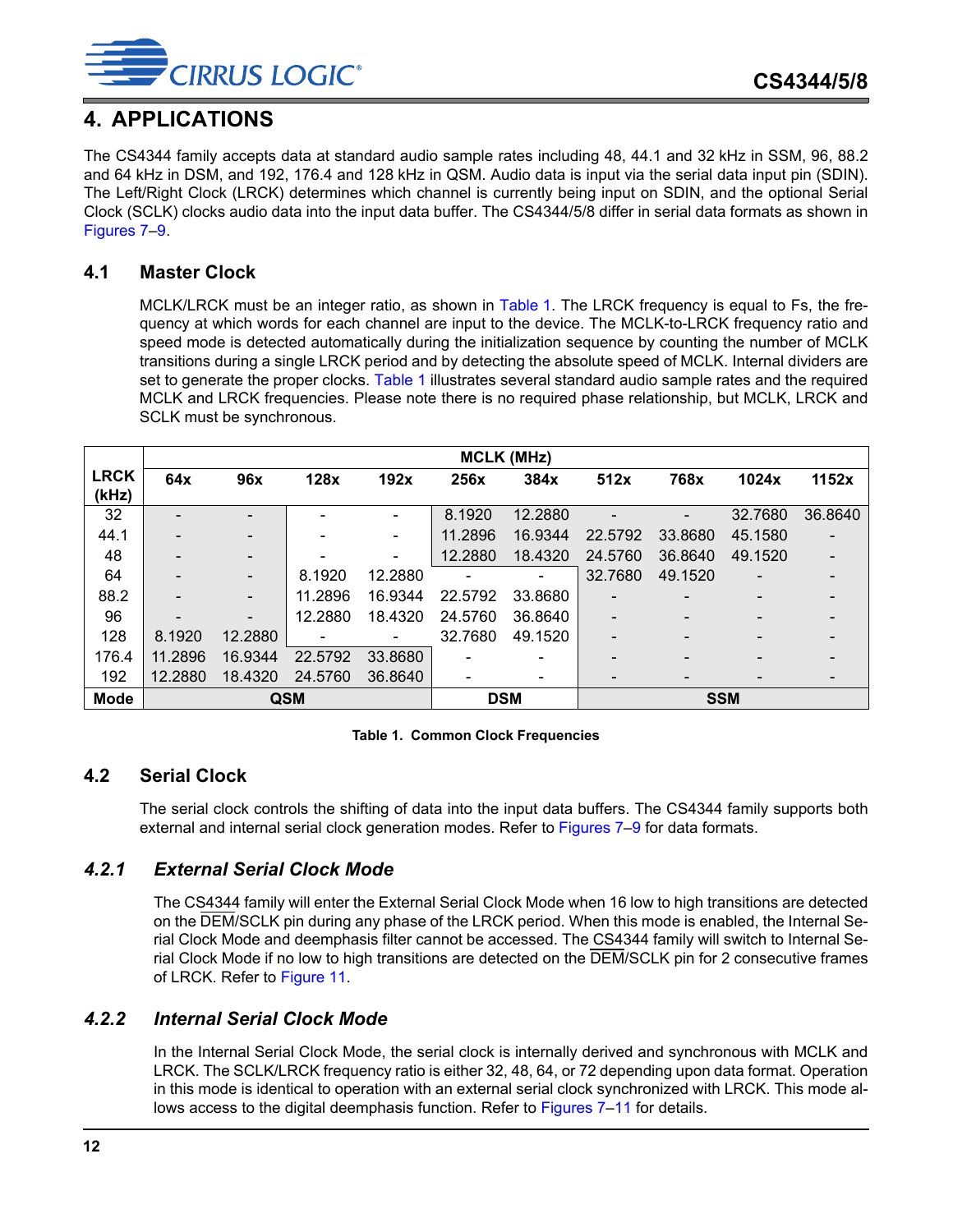![](_page_12_Picture_0.jpeg)

![](_page_12_Figure_2.jpeg)

![](_page_12_Figure_3.jpeg)

<span id="page-12-0"></span>![](_page_12_Figure_4.jpeg)

<span id="page-12-1"></span>**Figure 8. CS4345 Data Format (Left Justified)**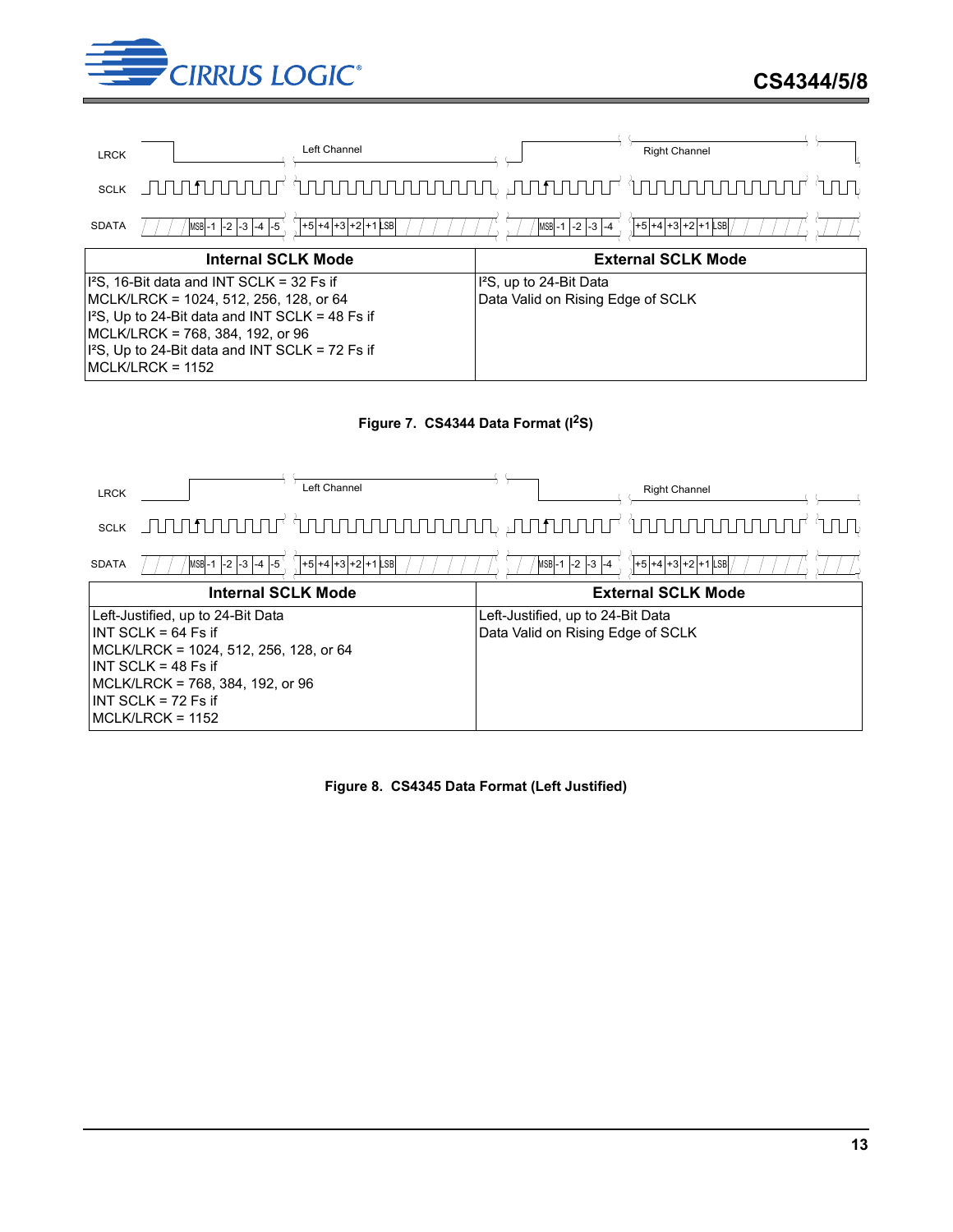![](_page_13_Picture_0.jpeg)

![](_page_13_Figure_2.jpeg)

<span id="page-13-0"></span>**Figure 9. CS4348 Data Format (Right Justified 16)**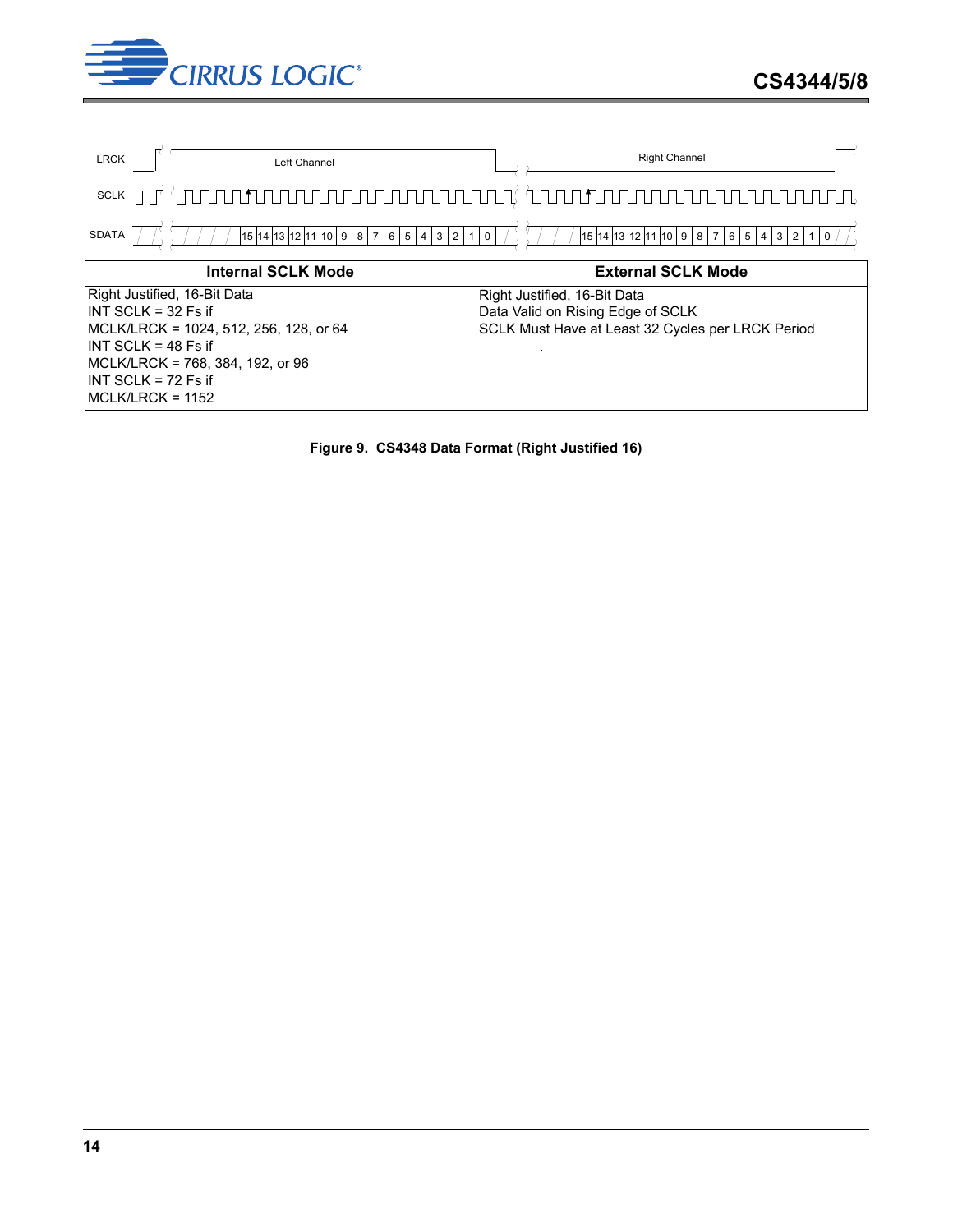![](_page_14_Picture_1.jpeg)

#### <span id="page-14-0"></span>**4.3 De-Emphasis**

.

The CS4344 family includes on-chip digital deemphasis. [Figure 10](#page-14-5) shows the deemphasis curve for Fs equal to 44.1 kHz. The frequency response of the deemphasis curve will scale proportionally with changes in sample rate, Fs.

The deemphasis filter is active (inactive) if the DEM/SCLK pin is low (high) for 5 consecutive falling edges of LRCK. This function is available only in the internal serial clock mode

![](_page_14_Figure_5.jpeg)

**Figure 10. De-Emphasis Curve (Fs = 44.1kHz)**

#### <span id="page-14-5"></span><span id="page-14-1"></span>**4.4 Initialization and Power-Down**

The Initialization and Power-down sequence flow chart is shown in [Figure 11.](#page-15-0) The CS4344 family enters the Power-Down State upon initial power-up. The interpolation filters and delta-sigma modulators are reset, and the internal voltage reference, multi-bit digital-to-analog converters and switched-capacitor low-pass filters are powered down. The device will remain in the Power-down mode until MCLK and LRCK are present. Once MCLK and LRCK are detected, MCLK occurrences are counted over one LRCK period to determine the MCLK/LRCK frequency ratio. Power is then applied to the internal voltage reference. Finally, power is applied to the D/A converters and switched-capacitor filters, and the analog outputs will ramp to the quiescent voltage, VQ.

### <span id="page-14-2"></span>**4.5 Output Transient Control**

The CS4344 family uses Popguard  $^{\circledR}$  technology to minimize the effects of output transients during powerup and power-down. This technique eliminates the audio transients commonly produced by single-ended single-supply converters when it is implemented with external DC-blocking capacitors connected in series with the audio outputs. To make best use of this feature, it is necessary to understand its operation.

### <span id="page-14-3"></span>*4.5.1 Power-Up*

When the device is initially powered-up, the audio outputs, AOUTL and AOUTR, are clamped to VQ which is initially low. After MCLK is applied, the outputs begin to ramp with VQ towards the nominal quiescent voltage. This ramp takes approximately 250 ms with a 3.3 µF cap connected to VQ (420 ms with a 10 µF connected to VQ) to complete. The gradual voltage ramping allows time for the external DC-blocking capacitors to charge to VQ, effectively blocking the quiescent DC voltage. Once valid LRCK and SDIN are supplied (and SCLK if used) approximately 2000 sample periods later audio output begins.

### <span id="page-14-4"></span>*4.5.2 Power-Down*

To prevent audio transients at power-down, the DC-blocking capacitors must fully discharge before turning off the power. To accomplish this, MCLK should be stopped for a period of about 250 ms for a 3.3 µF cap connected to VQ (420 ms for a 10 µF cap connected to VQ) before removing power. During this time voltage on VQ and the audio outputs discharge gradually to GND. If power is removed before this time period has passed a transient will occur when the VA supply drops below that of VQ. There is no minimum time for a power cycle; power may be re-applied at any time.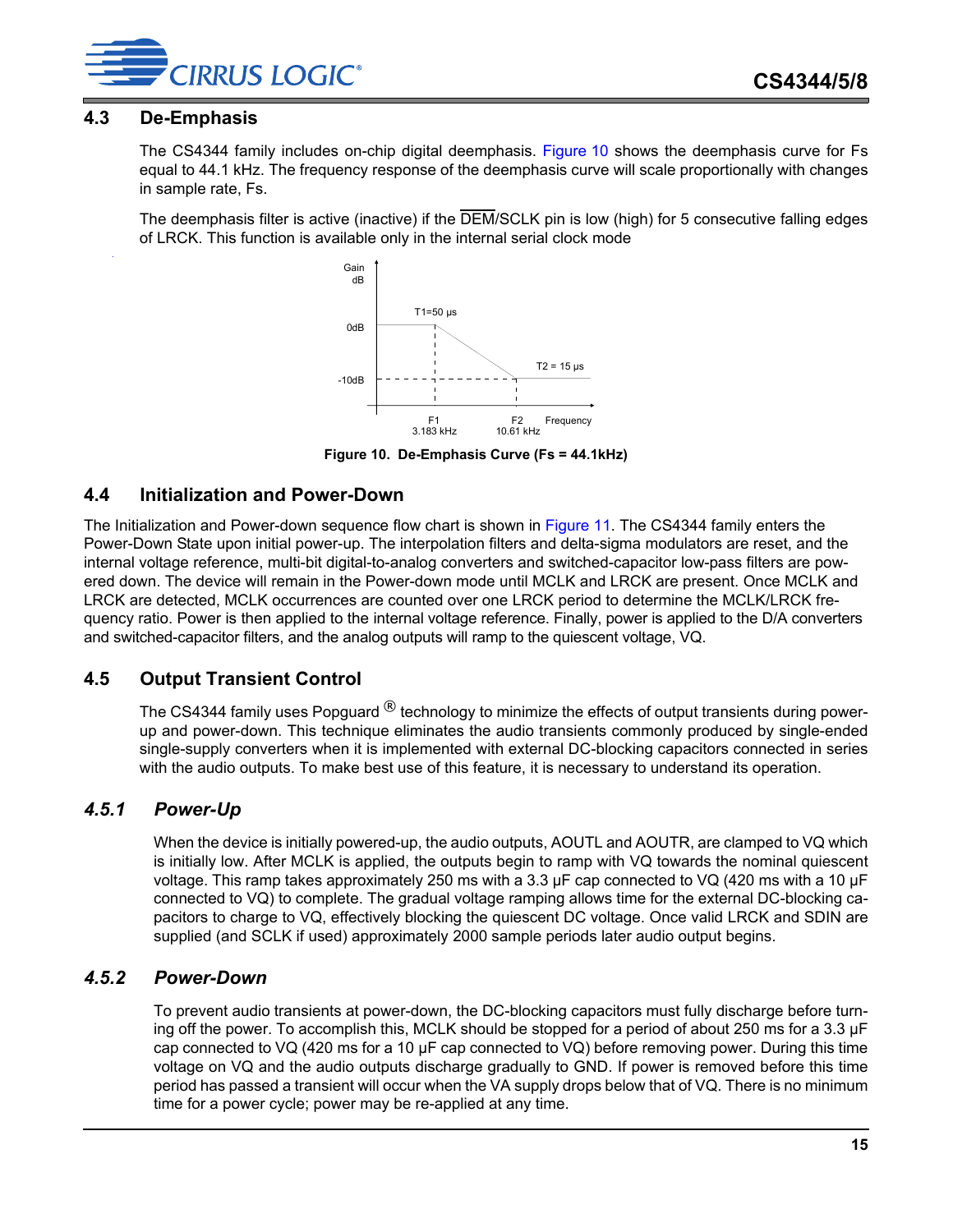![](_page_15_Picture_0.jpeg)

When changing clock ratio or sample rate, it is recommended that zero data (or near zero data) be present on SDIN for at least 10 LRCK samples before the change is made. During the clocking change, the DAC outputs will always be in a zero data state. If no zero audio is present at the time of switching, a slight click or pop may be heard as the DAC output automatically goes to its zero data state.

![](_page_15_Figure_3.jpeg)

<span id="page-15-0"></span>**Figure 11. CS4344/5/8 Initialization and Power-down Sequence**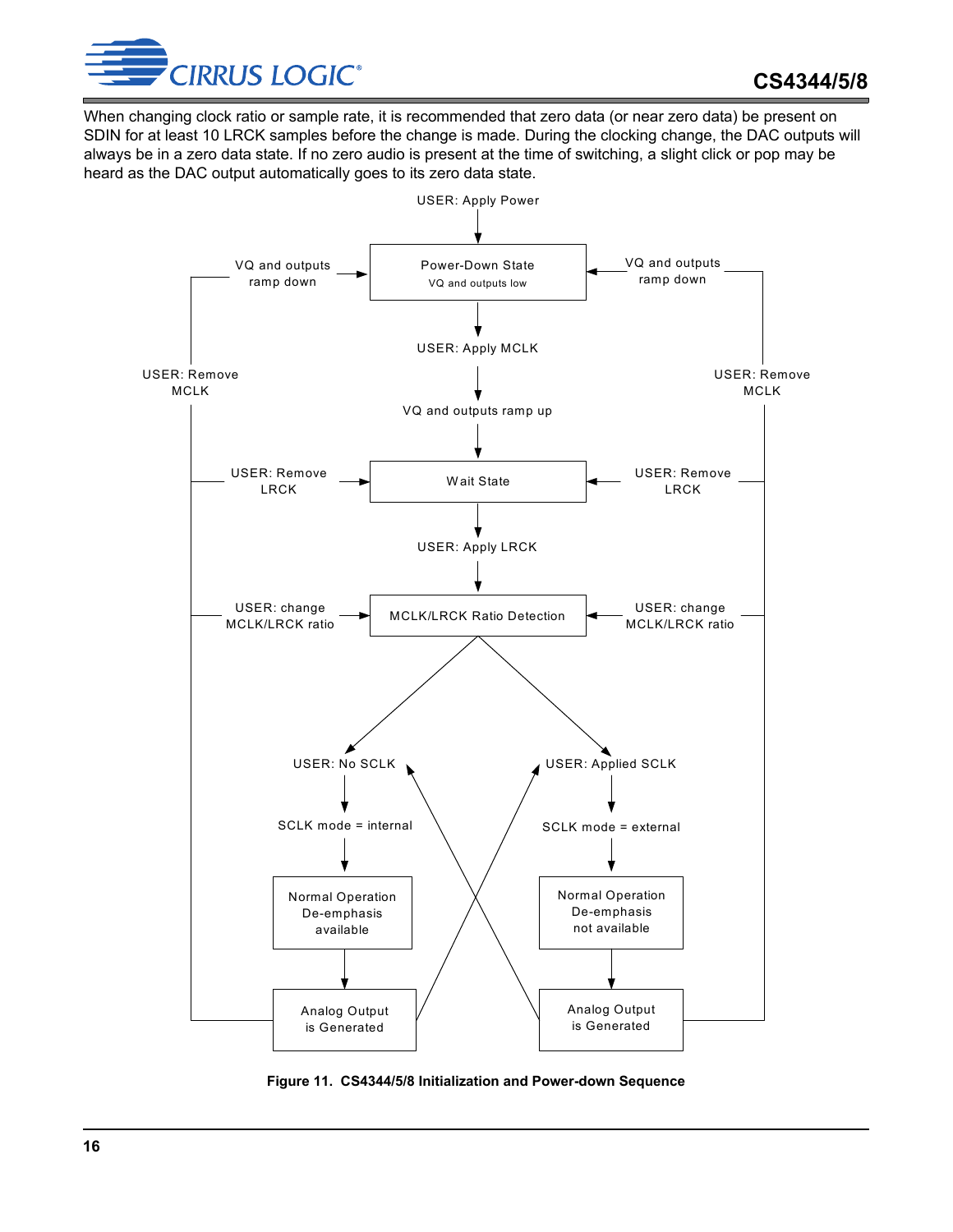![](_page_16_Picture_0.jpeg)

### <span id="page-16-0"></span>**4.6 Grounding and Power Supply Decoupling**

As with any high resolution converter, the CS4344 family requires careful attention to power supply and grounding arrangements to optimize performance. [Figure 6](#page-10-1) shows the recommended power arrangement with VA connected to a clean +3.3 V or +5 V supply. For best performance, decoupling and filter capacitors should be located as close to the device package as possible with the smallest capacitors closest.

### <span id="page-16-1"></span>**4.7 Analog Output and Filtering**

The analog filter present in the CS4344 family is a switched-capacitor filter followed by a continuous time low pass filter. Its response, combined with that of the digital interpolator, is given in [Figures 12](#page-17-1) - [19.](#page-18-3) The recommended external analog circuitry is shown in the ["Typical Connection Diagram" on page 11.](#page-10-0)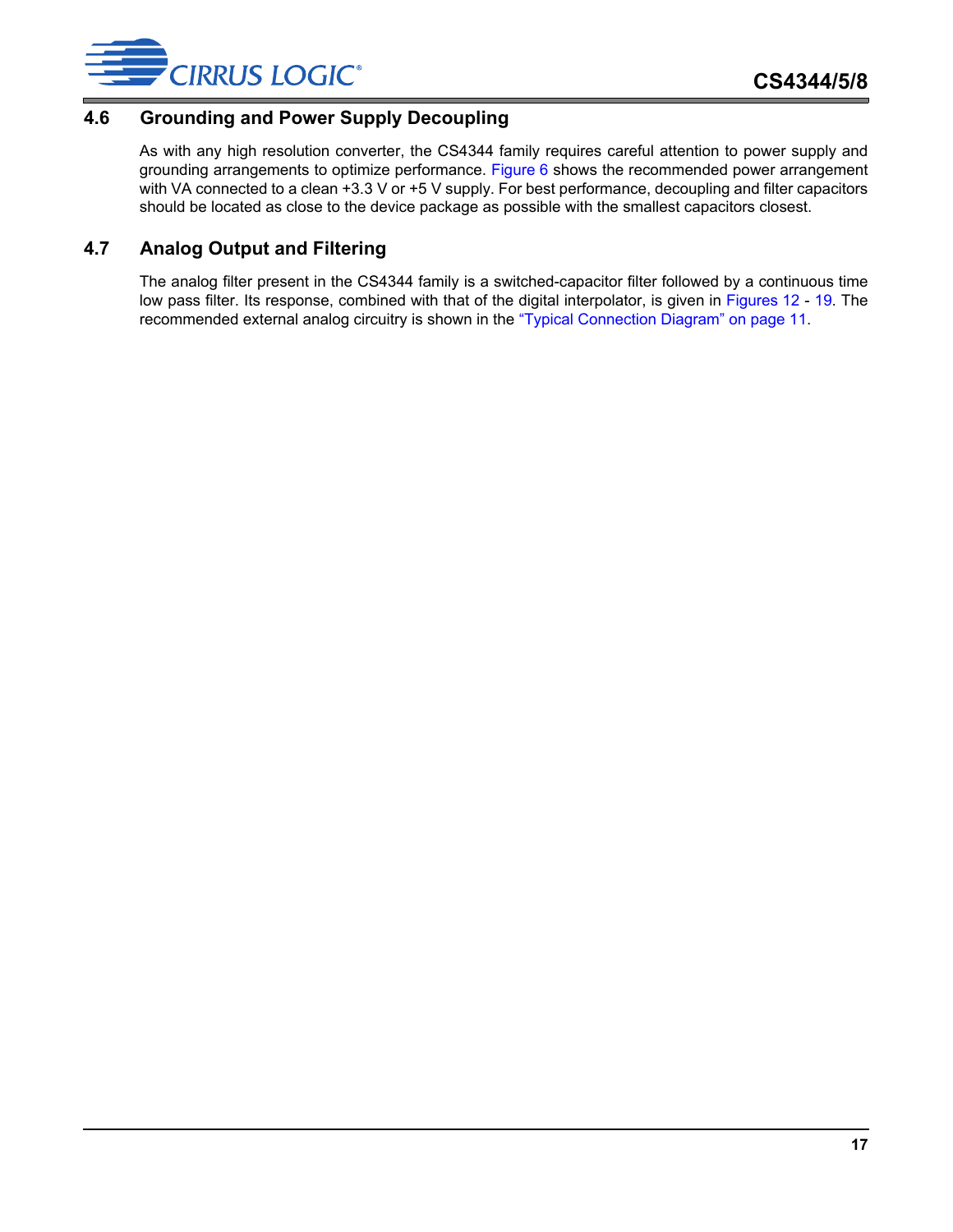![](_page_17_Picture_0.jpeg)

## <span id="page-17-0"></span>**5. FILTER PLOTS**

![](_page_17_Figure_3.jpeg)

<span id="page-17-1"></span>![](_page_17_Figure_4.jpeg)

![](_page_17_Figure_5.jpeg)

<span id="page-17-2"></span>

![](_page_17_Figure_7.jpeg)

 $\mathbf 0$ 

<span id="page-17-4"></span>

<span id="page-17-3"></span>Figure 14. Single-Speed Transition Band Figure 15. Single-Speed Passband Ripple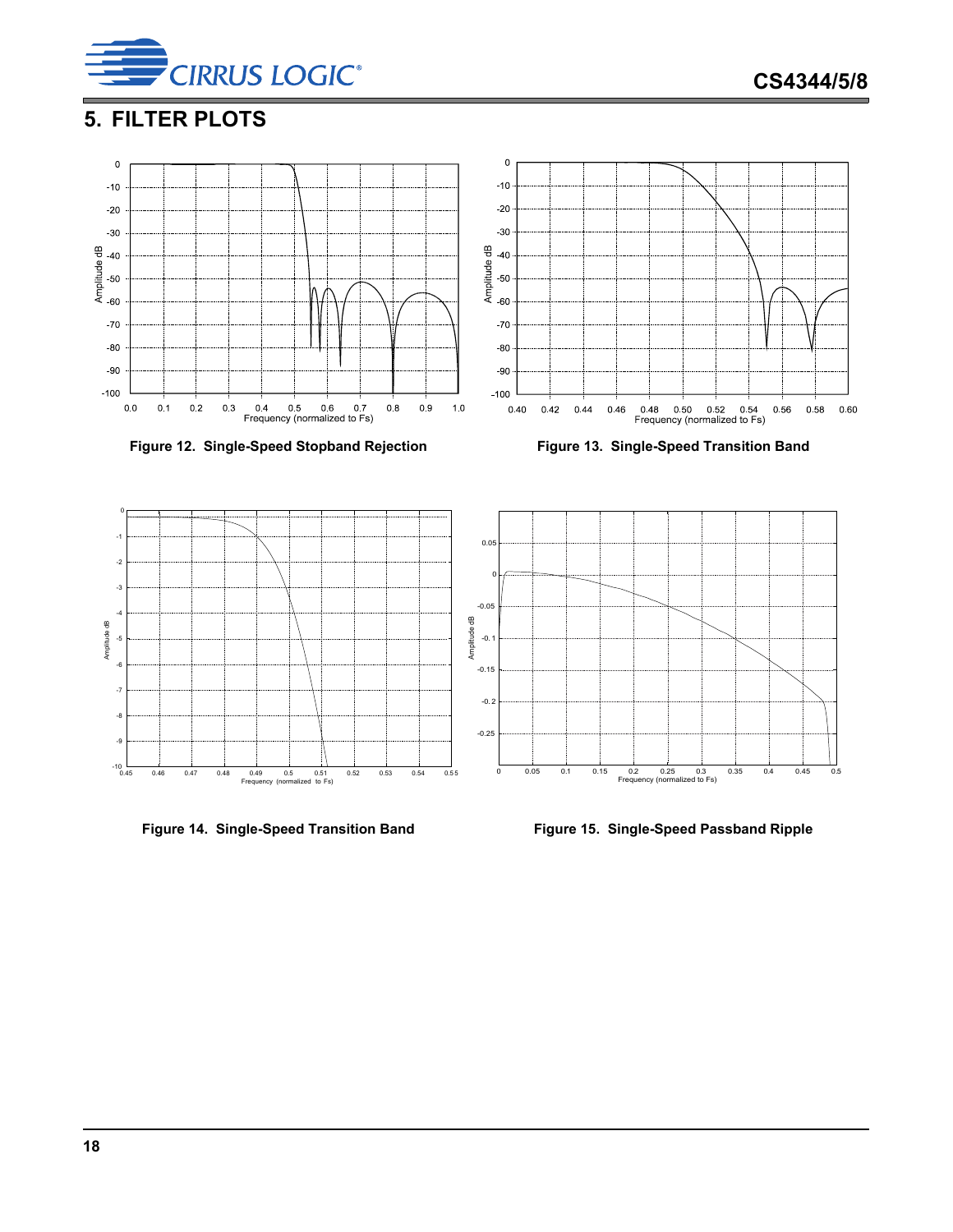![](_page_18_Picture_1.jpeg)

![](_page_18_Figure_2.jpeg)

<span id="page-18-0"></span>**Figure 16. Double-Speed Stopband Rejection Figure 17. Double-Speed Transition Band**

<span id="page-18-1"></span>![](_page_18_Figure_4.jpeg)

![](_page_18_Figure_5.jpeg)

<span id="page-18-3"></span>![](_page_18_Figure_7.jpeg)

<span id="page-18-2"></span>Figure 18. Double-Speed Transition Band **Figure 19. Double-Speed Passband Ripple**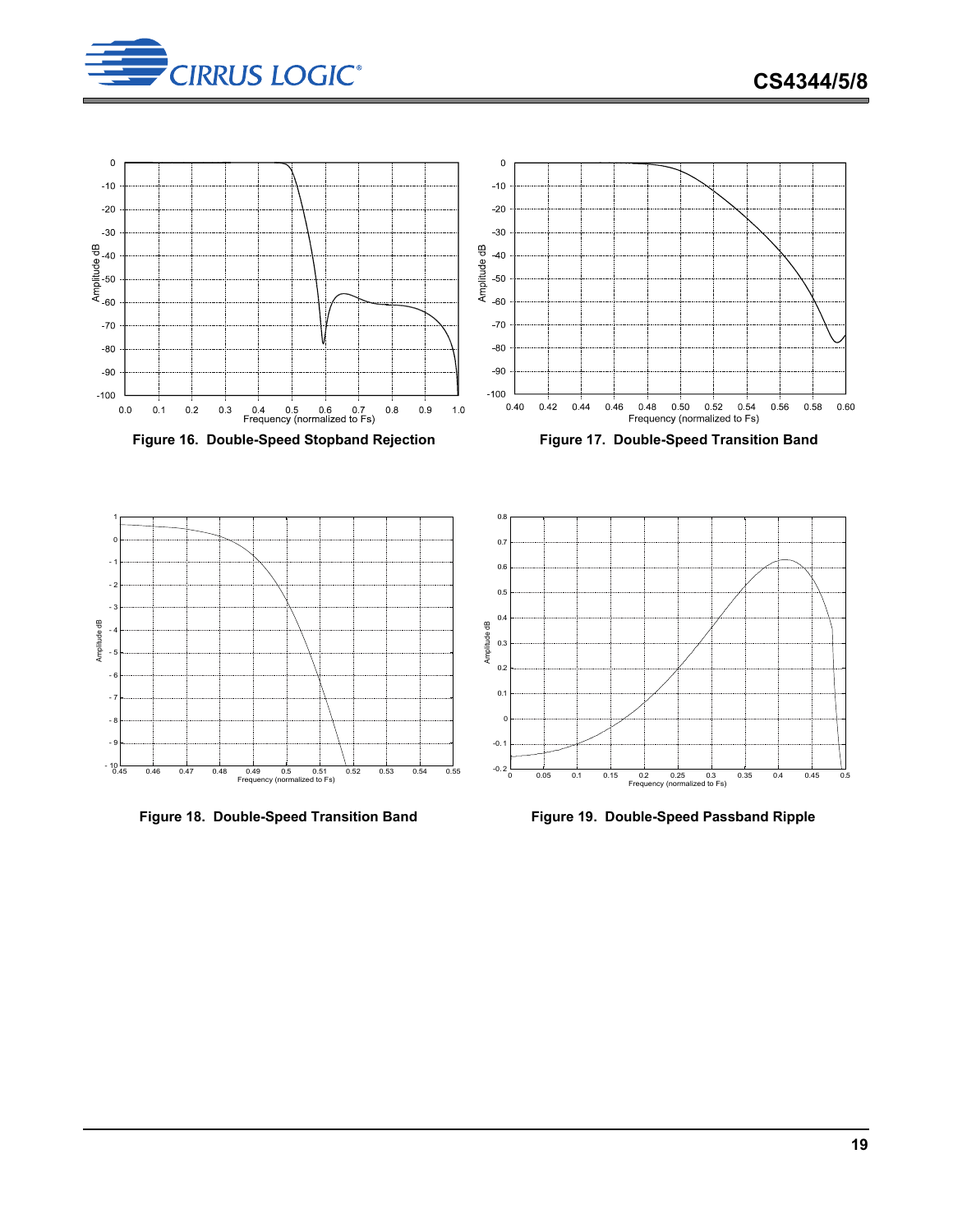![](_page_19_Picture_0.jpeg)

![](_page_19_Figure_2.jpeg)

<span id="page-19-0"></span>Figure 20. Quad-Speed Stopband Rejection **Figure 21. Quad-Speed Transition Band** 

![](_page_19_Figure_4.jpeg)

<span id="page-19-1"></span>

![](_page_19_Figure_6.jpeg)

<span id="page-19-3"></span>![](_page_19_Figure_8.jpeg)

<span id="page-19-2"></span>![](_page_19_Figure_9.jpeg)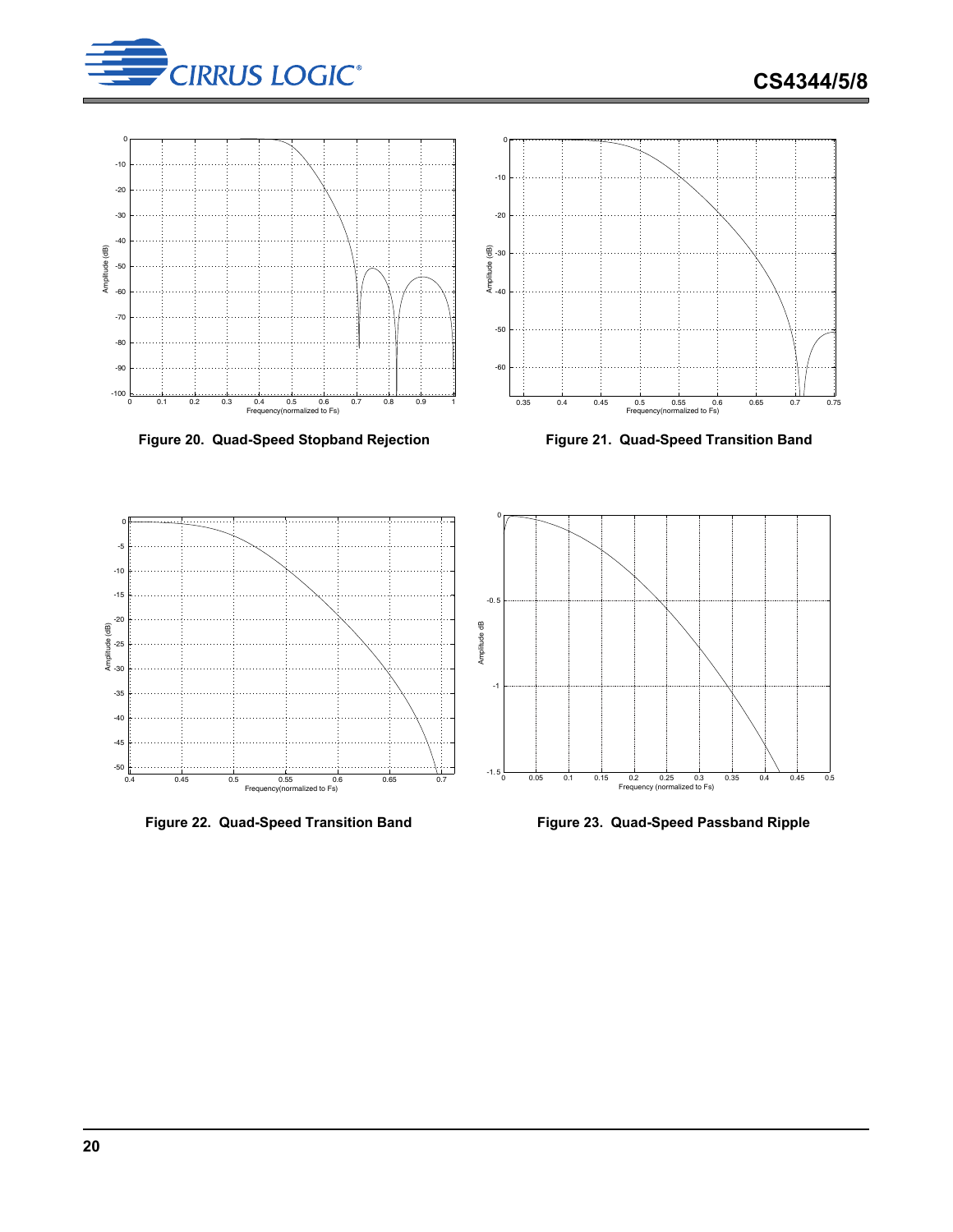![](_page_20_Picture_0.jpeg)

### <span id="page-20-0"></span>**6. PARAMETER DEFINITIONS**

#### **Dynamic Range**

The ratio of the full scale rms value of the signal to the rms sum of all other spectral components over the specified bandwidth. Dynamic range is a signal-to-noise measurement over the specified bandwidth made with a -60 dBFS signal. 60 dB is then added to the resulting measurement to refer the measurement to full scale. This technique ensures that the distortion components are below the noise level and do not affect the measurement. This measurement technique has been accepted by the Audio Engineering Society, AES17-1991, and the Electronic Industries Association of Japan, EIAJ CP-307.

#### **Gain Drift**

The change in gain value with temperature. Units in ppm/°C.

#### **Gain Error**

The deviation from the nominal full scale analog output for a full scale digital input.

#### **Interchannel Gain Mismatch**

The gain difference between left and right channels. Units in decibels.

#### **Interchannel Isolation**

A measure of crosstalk between the left and right channels. Measured for each channel at the converter's output with all zeros to the input under test and a full-scale signal applied to the other channel. Units in decibels.

#### **Total Harmonic Distortion + Noise (THD+N)**

The ratio of the rms value of the signal to the rms sum of all other spectral components over the specified bandwidth (typically 10 Hz to 20 kHz), including distortion components. Expressed in decibels.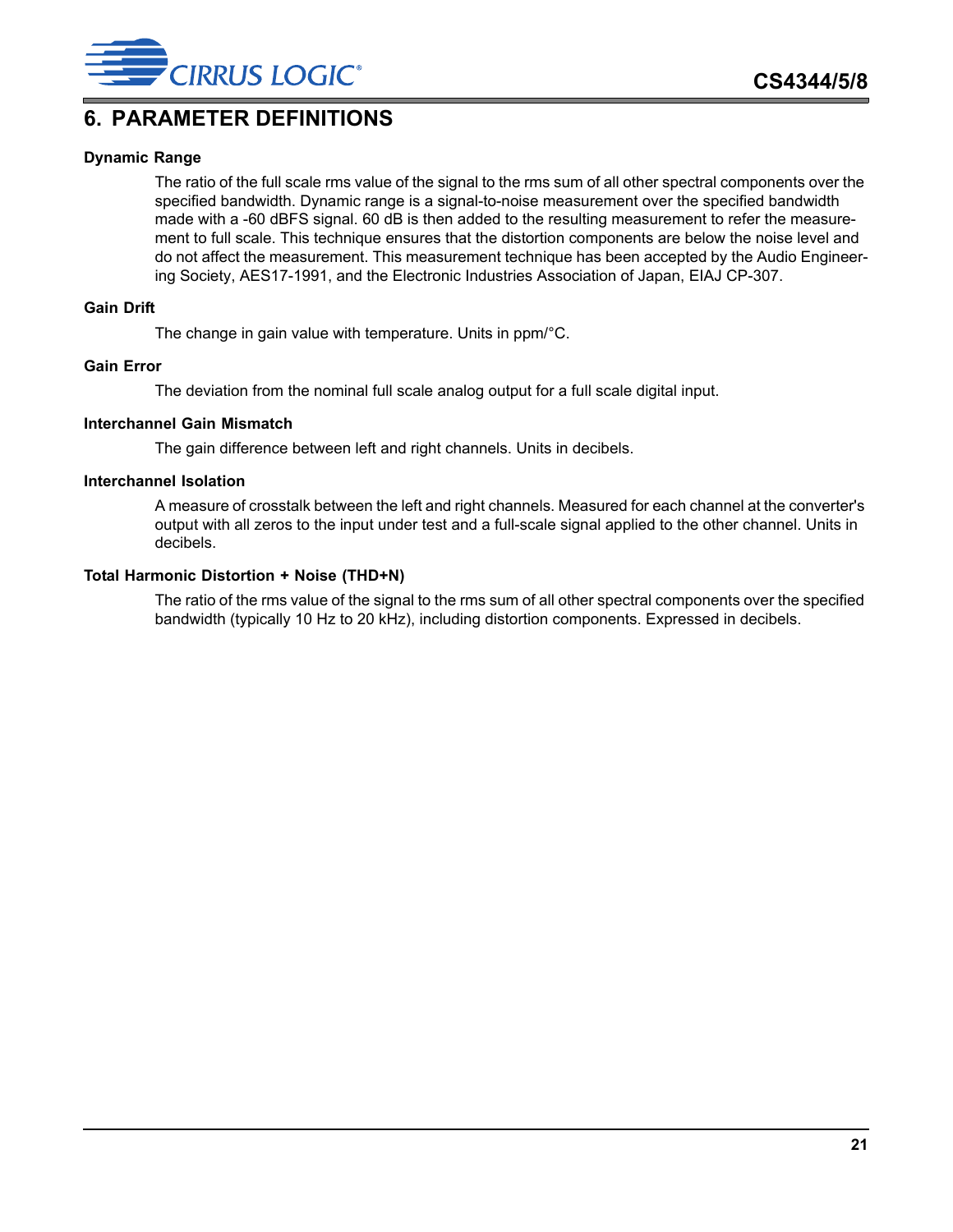![](_page_21_Picture_0.jpeg)

## <span id="page-21-0"></span>**7. PACKAGE DIMENSIONS**

**10LD TSSOP (3 mm BODY) PACKAGE DRAWING**

![](_page_21_Figure_4.jpeg)

![](_page_21_Figure_5.jpeg)

|            | <b>INCHES</b> |            |             | <b>MILLIMETERS</b> | <b>NOTE</b> |             |                |
|------------|---------------|------------|-------------|--------------------|-------------|-------------|----------------|
| <b>DIM</b> | <b>MIN</b>    | <b>NOM</b> | <b>MAX</b>  | <b>MIN</b>         | <b>NOM</b>  | <b>MAX</b>  |                |
| A          | --            | --         | 0.0433      | --                 | --          | 1.10        |                |
| A1         | 0             | --         | 0.0059      | 0                  |             | 0.15        |                |
| A2         | 0.0295        | --         | 0.0374      | 0.75               | $- -$       | 0.95        |                |
| b          | 0.0059        | --         | 0.0118      | 0.15               | --          | 0.30        | 4, 5           |
| C          | 0.0031        | --         | 0.0091      | 0.08               | --          | 0.23        |                |
| D          | --            | 0.1181 BSC | --          | --                 | 3.00 BSC    | --          | $\overline{2}$ |
| E          |               | 0.1929 BSC |             |                    | 4.90 BSC    |             |                |
| E1         | --            | 0.1181 BSC | --          | --                 | 3.00 BSC    | --          | 3              |
| e          | --            | 0.0197 BSC | --          | --                 | 0.50 BSC    | --          |                |
|            | 0.0157        | 0.0236     | 0.0315      | 0.40               | 0.60        | 0.80        |                |
| L1         | --            | 0.0374 REF | $- -$       | $- -$              | 0.95 REF    | --          |                |
| $\theta$   | $0^{\circ}$   |            | $8^{\circ}$ | $0^{\circ}$        |             | $8^{\circ}$ |                |

*Controlling Dimension is Millimeters*

#### <span id="page-21-3"></span>**Notes:**

- 1. Reference document: JEDEC MO-187
- 2. D does not include mold flash or protrusions which is 0.15 mm max. per side.
- <span id="page-21-4"></span>3. E1 does not include inter-lead flash or protrusions which is 0.15 mm max per side.
- <span id="page-21-1"></span>4. Dimension b does not include a total allowable dambar protrusion of 0.08 mm max.
- <span id="page-21-2"></span>5. Exceptions to JEDEC dimension.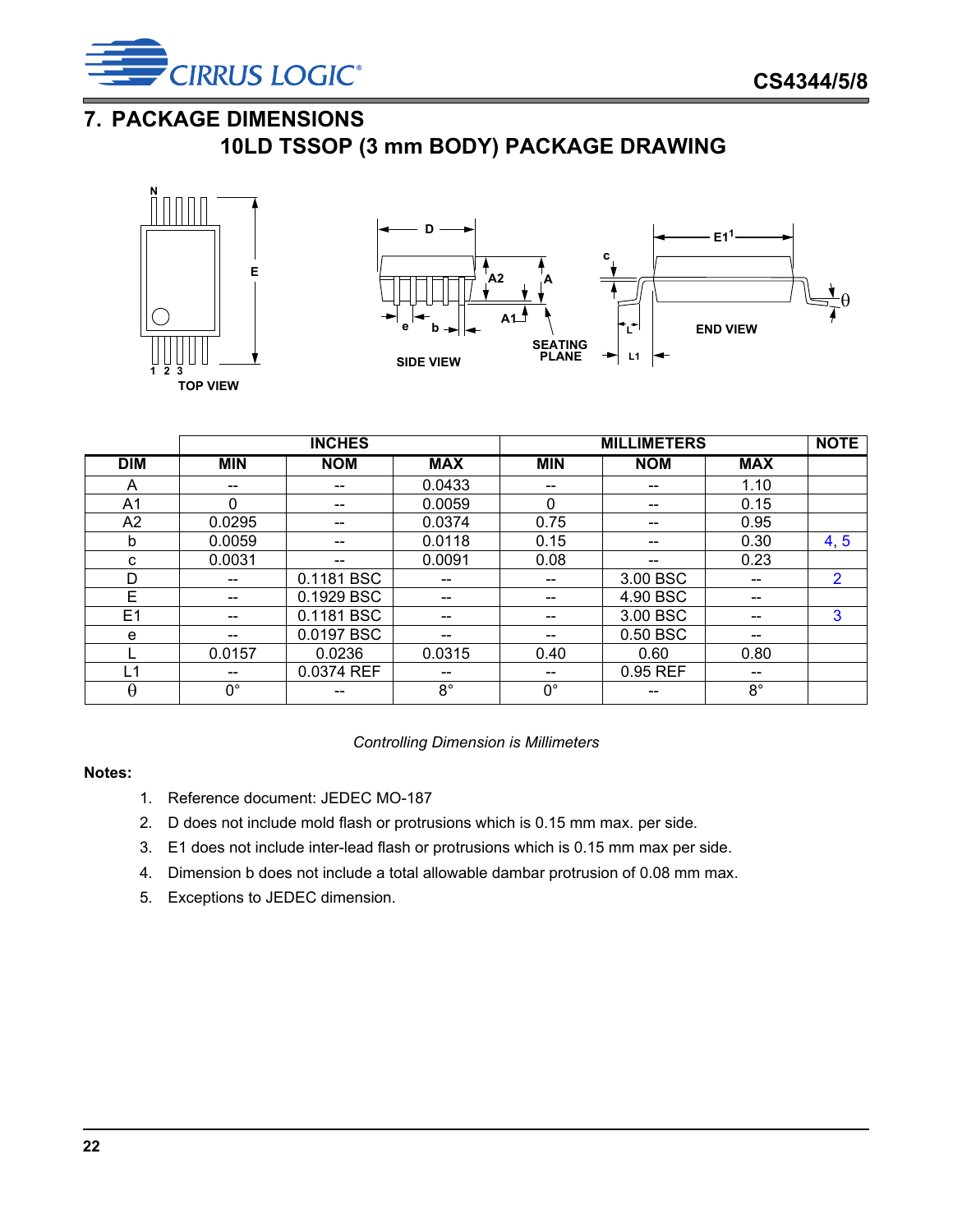![](_page_22_Picture_0.jpeg)

## <span id="page-22-0"></span>**8. ORDERING INFORMATION**

| <b>Product</b> | <b>Description</b>                         | Package   Pb-Free |     | Grade             | <b>Temp Range</b>       | <b>Container</b> | Order#     |
|----------------|--------------------------------------------|-------------------|-----|-------------------|-------------------------|------------------|------------|
| CS4344         | 24-Bit. 192 kHz<br>Stereo D/A<br>Converter | 10-TSSOP          | Yes | <b>Commercial</b> | -10 to +70 $^{\circ}$ C |                  | CS4344-CZZ |
|                |                                            |                   |     | Automotive        | -40 to +85 $^{\circ}$ C | Tube             | CS4344-DZZ |
| CS4345         |                                            |                   |     | Commercial        | -10 to +70 $^{\circ}$ C | or               | CS4345-CZZ |
|                |                                            |                   |     | Automotive        | -40 to +85 $^{\circ}$ C | Tape and Reel    | CS4345-DZZ |
| CS4348         |                                            |                   |     | Commercial        | -10 to +70 $^{\circ}$ C |                  | CS4348-CZZ |

### <span id="page-22-1"></span>**8.1 Functional Compatibility**

 $CS4334-KS \Rightarrow CS4344-CZZ$ 

 $CS4335-KS \Rightarrow CS4345-CZZ$ 

 $CS4338$ -KS  $\Rightarrow$  CS4348-CZZ

 $CS4334-BS \Rightarrow CS4344-DZZ$ 

 $CS4334-DS \Rightarrow CS4344- DZZ$ 

### <span id="page-22-2"></span>**8.2 Selection Guide**

The CS4344 family differs by Serial Audio format as follows:

- $CS4344 16$  to 24-bit,  $I^2S$
- CS4345 16- to 24-bit, Left-Justified
- CS4348 16-bit, Right-Justified